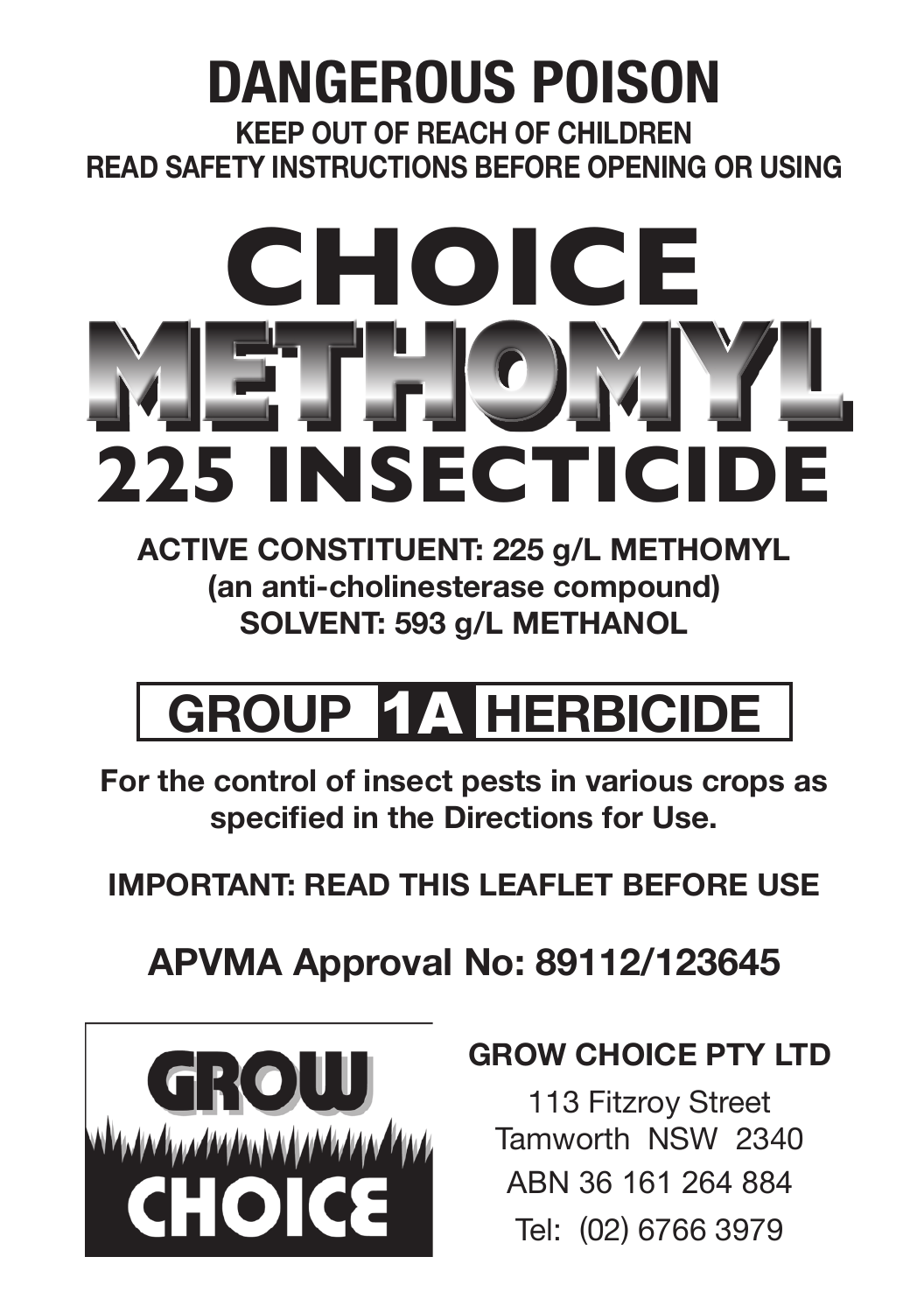DIRECTIONS FOR USE **DIRECTIONS FOR USE**

For ULV application: Choice Methomyl 225 Insecticide can be bulked up with spraying oils for all uses except those indicated in<br>the critical comments in the Direction for Use table below. **For ULV application: Choice Methomyl 225 Insecticide can be bulked up with spraying oils for all uses except those indicated in the critical comments in the Direction for Use table below.**

| <b>Grop</b>  | Pest                     | <b>State</b>                  | Rate                                            | <b>WHP</b> | <b>Critical Comments</b>                                                                                                                                                                                                                                                                                            |
|--------------|--------------------------|-------------------------------|-------------------------------------------------|------------|---------------------------------------------------------------------------------------------------------------------------------------------------------------------------------------------------------------------------------------------------------------------------------------------------------------------|
| Adzuki beans | Helicoverpa<br>SP.       | NSW &<br>WA only              | 0.50r1.0Lha                                     | $\sqrt{H}$ | monitored regularly. Use low rate when eggs are<br>present and high rate when heavy egg lay occurs<br>and/or when first to second instar larvae are<br>Ovicide/Larvicide: Use only where crops are<br>present (up to 5mm long).                                                                                     |
|              |                          |                               | 1.5 Or 2.0 L/ha                                 |            | neavy infestations. Apply when infestation reaches<br>necessary. Use low rate on small larvae and light<br>an economically damaging level and repeat if<br>an economically damaging level and repeat if<br>nfestations and high rate on large larvae and<br>Larvicide: Apply when infestation reaches<br>necessary. |
|              | vegetable bug<br>Green   |                               | $1.5$ L/ha                                      |            | Apply when infestation reaches an economically<br>damaging level and repeat if necessary.                                                                                                                                                                                                                           |
| Apples       |                          |                               | Application section in GENERAL INSTRUCTIONS.    |            | whether applying this product by dilute or concentrate spraying methods. Concentrate spraying – Refer to the<br>Apply by dilute or concentrate spraying equipment. Apply the same total amount of product to the target crop                                                                                        |
|              | Lightbrown<br>apple moth | Old, Vie<br>Tas SA<br>WA only | Dilute spraying<br>150 to 200 mL/<br>100L water | T)         | as required by pest pressure. Only use low rate in<br>NSW, but in other states use high rate if infestation<br>Apply at calyx stage and repeat each 14 days, or                                                                                                                                                     |
|              |                          | NSW only                      |                                                 |            | is heavy.                                                                                                                                                                                                                                                                                                           |
|              | Codling moth             | NSW, Vic,                     |                                                 |            | Apply on a 14 day schedule for late season control<br>intestations of codling moth will not be controlled.<br>of light infestations only. Moderate to heavy                                                                                                                                                         |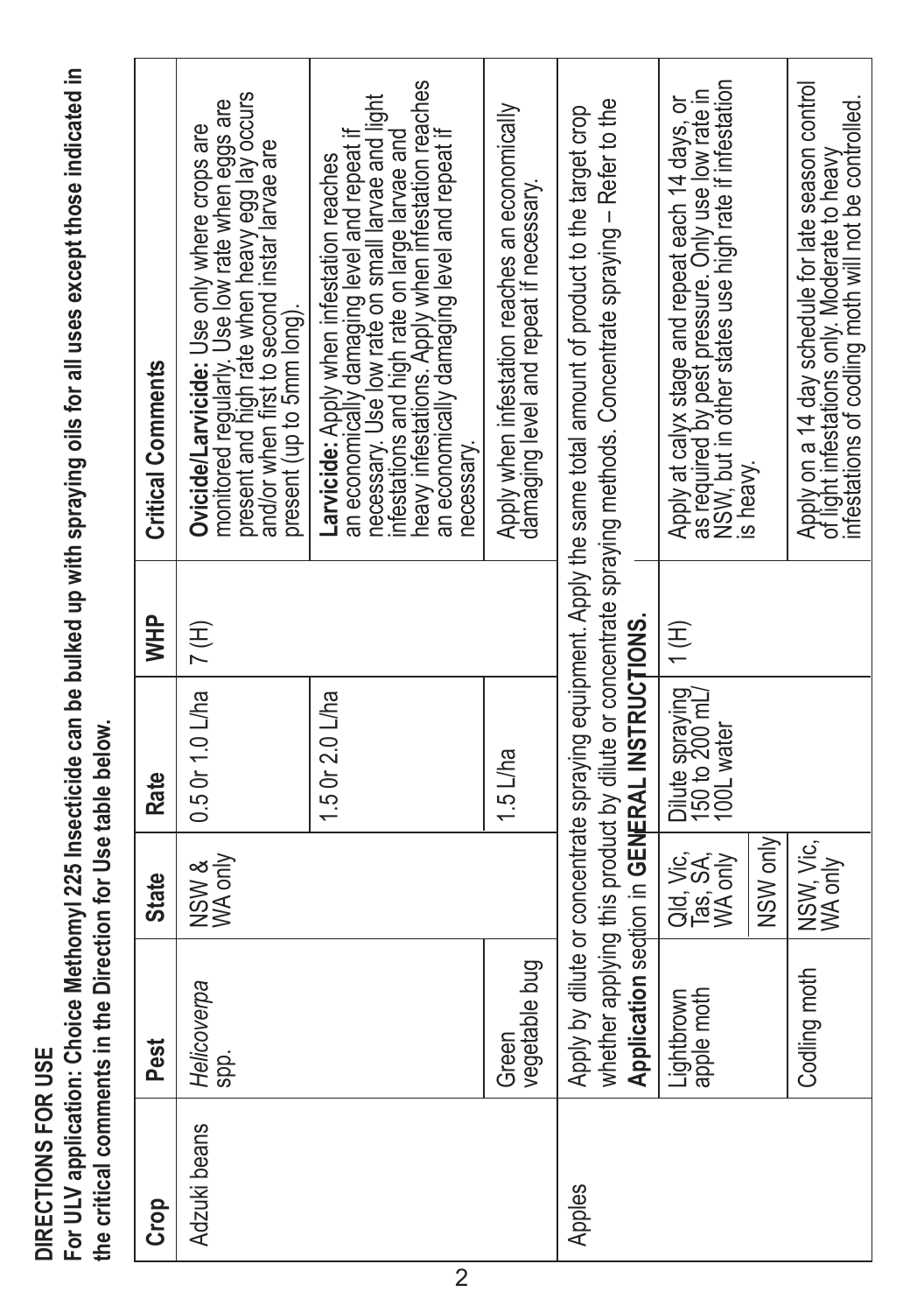| Crop                                         | Pest                    | State                                     | Rate                                           | <b>HHD</b> | <b>Critical Comments</b>                                                                                                                                                                                                     |
|----------------------------------------------|-------------------------|-------------------------------------------|------------------------------------------------|------------|------------------------------------------------------------------------------------------------------------------------------------------------------------------------------------------------------------------------------|
|                                              |                         |                                           | Application section in GENERAL INSTRUCTIONS.   |            | whether applying this product by dilute or concentrate spraying methods. Concentrate spraying - Refer to the<br>Apply by dilute or concentrate spraying equipment. Apply the same total amount of product to the target crop |
| Apples                                       | Helicoverpa<br>Spp.     | Tas & WA<br>only                          | Dilute spraying<br>150 to 200<br>mL/100L water | 1(H)       | Apply when number of larvae on shoots suggests<br>economic damage is imminent.                                                                                                                                               |
|                                              | Dimpling bug<br>Thrips, | Qld & WA<br>only                          | Dilute spraying<br>150 to 200<br>mL/100L water |            | control of the pests. Only apply when bees are not<br>necessary. Apply as a high volume spray ensuring<br>adequate spray penetration to obtain effective<br>Apply when pests appear and repeat when<br>foraging.             |
| French beans,<br>Broad beans,<br>Navy beans, | Bean fly                | RE<br>NSW<br>WA only                      | water or 1.5 to<br>2.0 L/ha<br>100 mL/ 100L    | (H)        | Apply about 3 days after seedlings emerge and<br>again 4 days later. Continue weekly applications<br>until blossom.                                                                                                          |
| Legume seed<br>Long beans,                   | Bean thrips             | QId, NT,<br>NSW, SA,<br>WA, only          |                                                |            | Apply when pests first appear. Repeat depending<br>on infestation. Spray to penetrate blossom<br>Jse higher rate on heavier infestations.<br><b>Ovicide/Larvicide:</b> Refer to the Ovicidal/                                |
|                                              | Bean pod borer          | Qld, WA,<br>NT only                       | 1.5 or 2.0 L/ha                                |            | Larvicidal application instructions.<br>NOTE: Control of green vegetable bug is<br>important during and after flowering                                                                                                      |
|                                              | Helicoverpa<br>spp.     | QId, NT<br>NSW<br>NSW<br>Tas, WA,<br>only | 100 mL/ 100L<br>or 1.5 to 2.0<br>L/ha          |            |                                                                                                                                                                                                                              |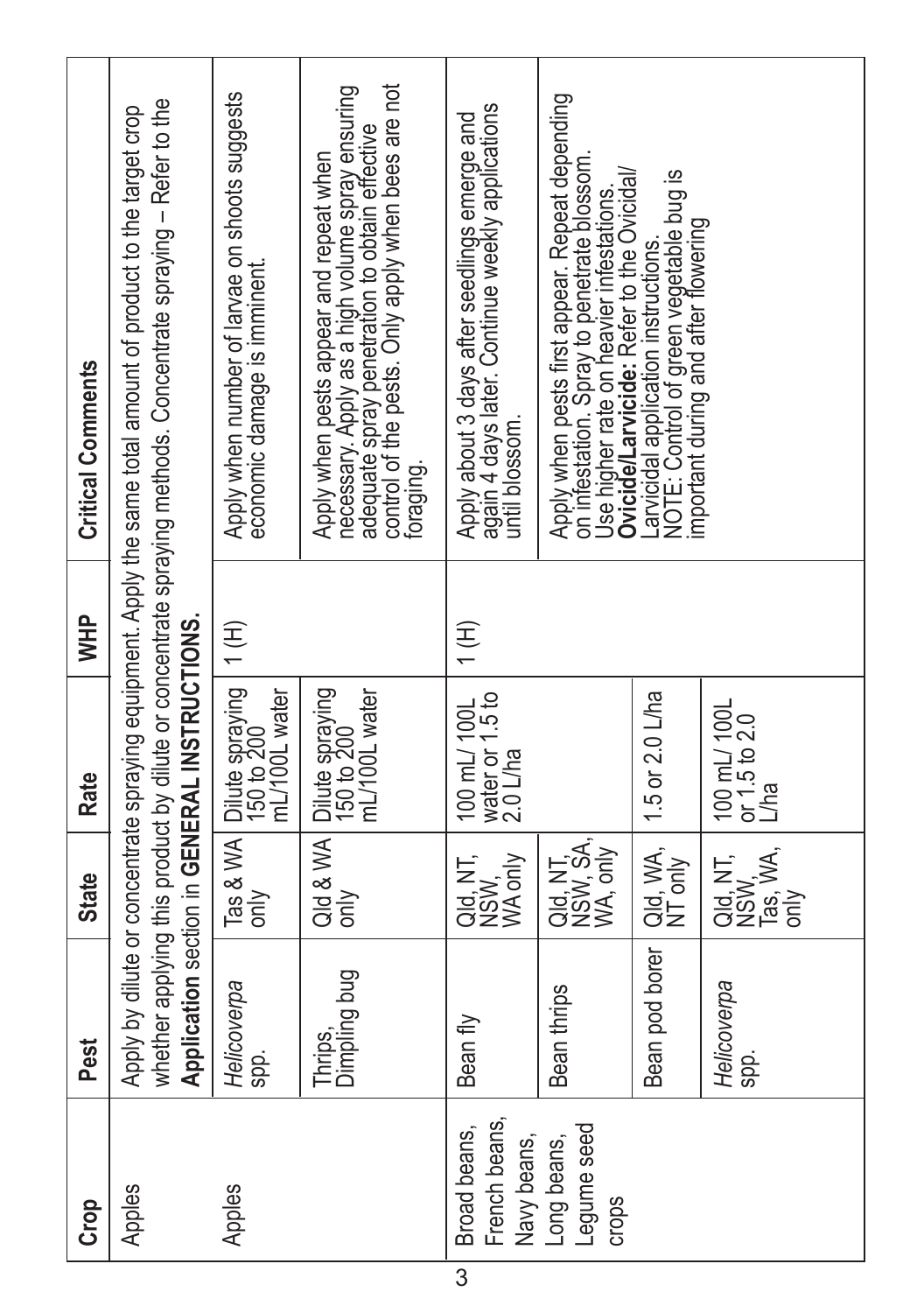| Crop                                                                       | Pest                                                            | <b>State</b>                        | <b>Rate</b>                    | <b>THM</b> | <b>Critical Comments</b>                                                                                                                                                                                                                                                                                                 |
|----------------------------------------------------------------------------|-----------------------------------------------------------------|-------------------------------------|--------------------------------|------------|--------------------------------------------------------------------------------------------------------------------------------------------------------------------------------------------------------------------------------------------------------------------------------------------------------------------------|
| French beans,<br>Legume seed<br>Broad beans,<br>Navy beans,<br>Long beans, | vegetable bug,<br>-oopers<br>Green                              | Qld, NT,<br>NSW, only<br>WA only    | 1.5 L/ha                       | 〔H         | Apply when pests first appear. Repeat depending<br>on infestation. Spray to penetrate blossom<br>Jse higher rate on heavier infestations.<br><b>Dvicide/Larvicide:</b> Refer to the Ovicidal/<br>Larvicidal application instructions.<br>NOTE: Control of green vegetable bug is<br>important during and after flowering |
| <b>Blueberries</b>                                                         | spp., Plague<br>  thrips<br>Helicoverpa<br>Monolepta<br>beetle, | NSW &<br>WA only                    | 100 mL/ 100L                   | 5 (H)      |                                                                                                                                                                                                                                                                                                                          |
| <b>Brassicas</b><br>Broccoli,<br>(Brussel<br>sprouts,                      | Cabbage white<br>butterfly                                      | Qld, WA,<br>NT only                 | water or 1L/ha<br>100 mL/ 100L | (H)        | nfestation reaches an economically damaging<br>evel. Plague thrips: Apply when numerous on<br>incidence. Helicoverpa spp.: Apply when the<br>Monolepta beetle: Apply according to pest<br>lowers.                                                                                                                        |
| Cauliflower)<br>Cabbages,                                                  |                                                                 | Vic,<br>Tas, SA,<br>WA only<br>NSW. | water or 1L/ha<br>100 mL/ 100L |            | on infestation. Treatment will probably be required<br>Apply when pests first appear. Repeat depending<br>each 5 to 7 days during the growing season:<br>Ensure thorough spray penetration.<br>Use higher rate on heavier infestations.                                                                                  |
|                                                                            | Helicoverpa<br>spp.                                             | 98<br>Paris<br>Dansk                | water or 1L/ha<br>100 mL/ 100L |            |                                                                                                                                                                                                                                                                                                                          |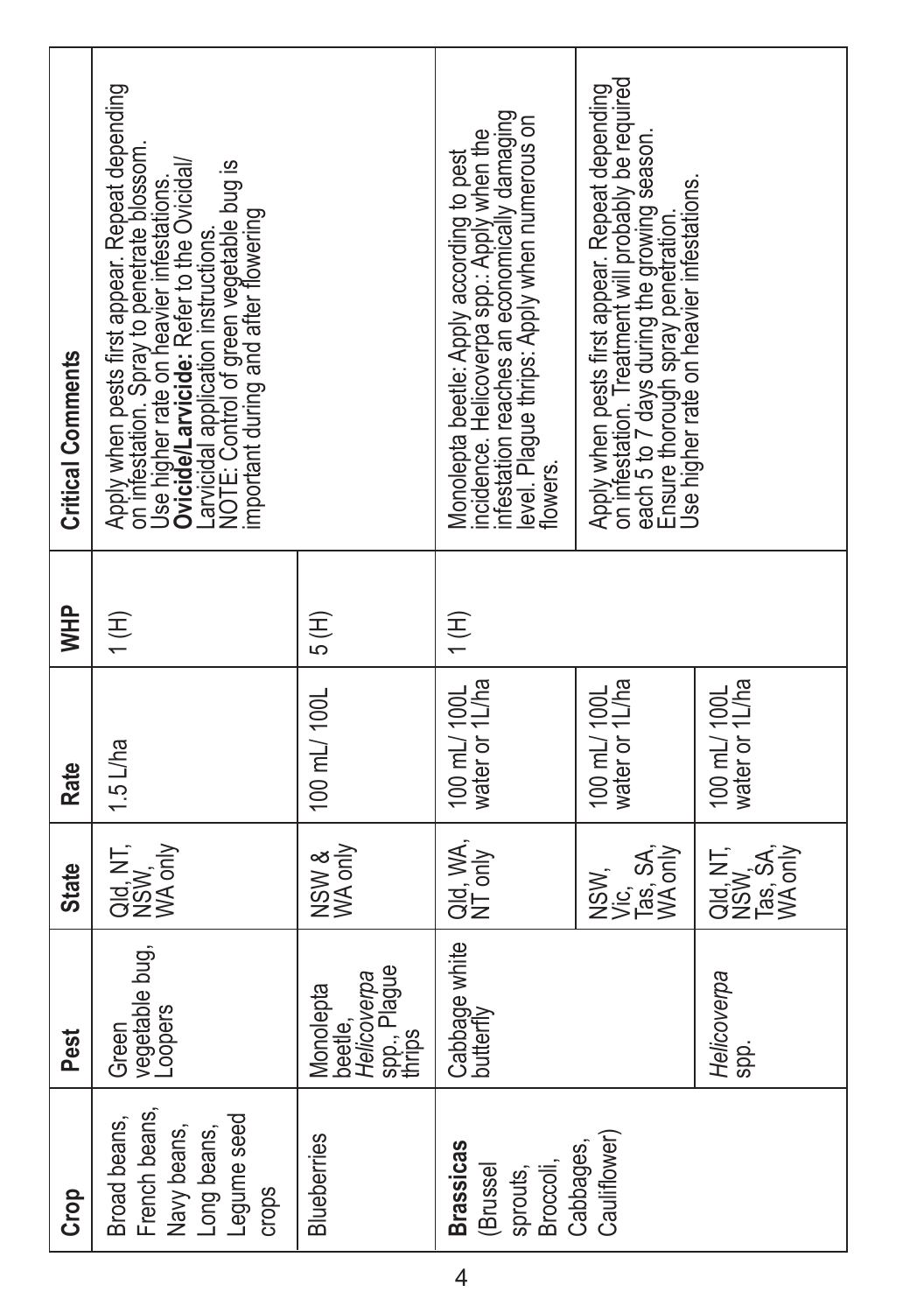| Crop                                           | Pest                              | <b>State</b>                             | <b>Rate</b>                              | <b>HHM</b>    | <b>Critical Comments</b>                                                                                                                                                                                                                 |
|------------------------------------------------|-----------------------------------|------------------------------------------|------------------------------------------|---------------|------------------------------------------------------------------------------------------------------------------------------------------------------------------------------------------------------------------------------------------|
| <b>Brassicas</b><br><b>Brussel</b><br>sprouts, | centre grub<br>Cabbage            | Qld, NT,<br>NSW, SA, L<br>WA, only       | water or 1L/ha<br>100 mL/ 100L           | 〔H            | on infestation. Treatment will probably be required<br>Apply when pests first appear. Repeat depending<br>each 5 to 7 days during the growing season.'<br>Ensure thorough spray penetration. Use higher<br>rate on heavier infestations. |
| Cauliflower)<br>Cabbages,<br>Broccoli,         | caterpillar<br>Loopers<br>Cluster | Qld, WA,<br>NT only                      | water or 1L/ha<br>100 mL/ 100L           |               |                                                                                                                                                                                                                                          |
|                                                | vegetable bug<br>Green            | Qld, NT,<br>NSW, Vic,<br>Tas,<br>WA only | water or 1L/ha<br>100 mL/ 100L           |               |                                                                                                                                                                                                                                          |
| Centrosema<br>pascuorum<br>seed crops          | Cabbage white<br>butterfly        | WA &<br>NT only                          | water or 1L/ha<br>100 mL/ 100L           | 〔H)           | Apply through boom spray with hollow cone<br>nozzles in 250 L/ha water.                                                                                                                                                                  |
| Chickpeas                                      | Helicoverpa<br>spp.               | Qld &<br>WA only                         | 1.5 to 2.0 L/ha                          | $\frac{1}{1}$ | on infestation. Ensure thorough spray penetration.<br>Apply when pests first appear. Repeat depending                                                                                                                                    |
| Citrus                                         |                                   |                                          |                                          |               | Apply by dilute or concentrate spraying equipment. Apply the same total amount of product to the target crop<br>whether applying this product by dilute or concentrate spraying methods. Concentrate spraying – Refer to the<br>Appl     |
|                                                | Long-tailed<br>mealybug           | SA &<br>WA only                          | Dilute spraying<br>200 mL/ 100L<br>water | 2(H)          | mealybug are present. Treatment will prevent<br>mealybug attaching under the fruit calyx.<br>December when fruit is absent and young<br>Apply in August or late November to early                                                        |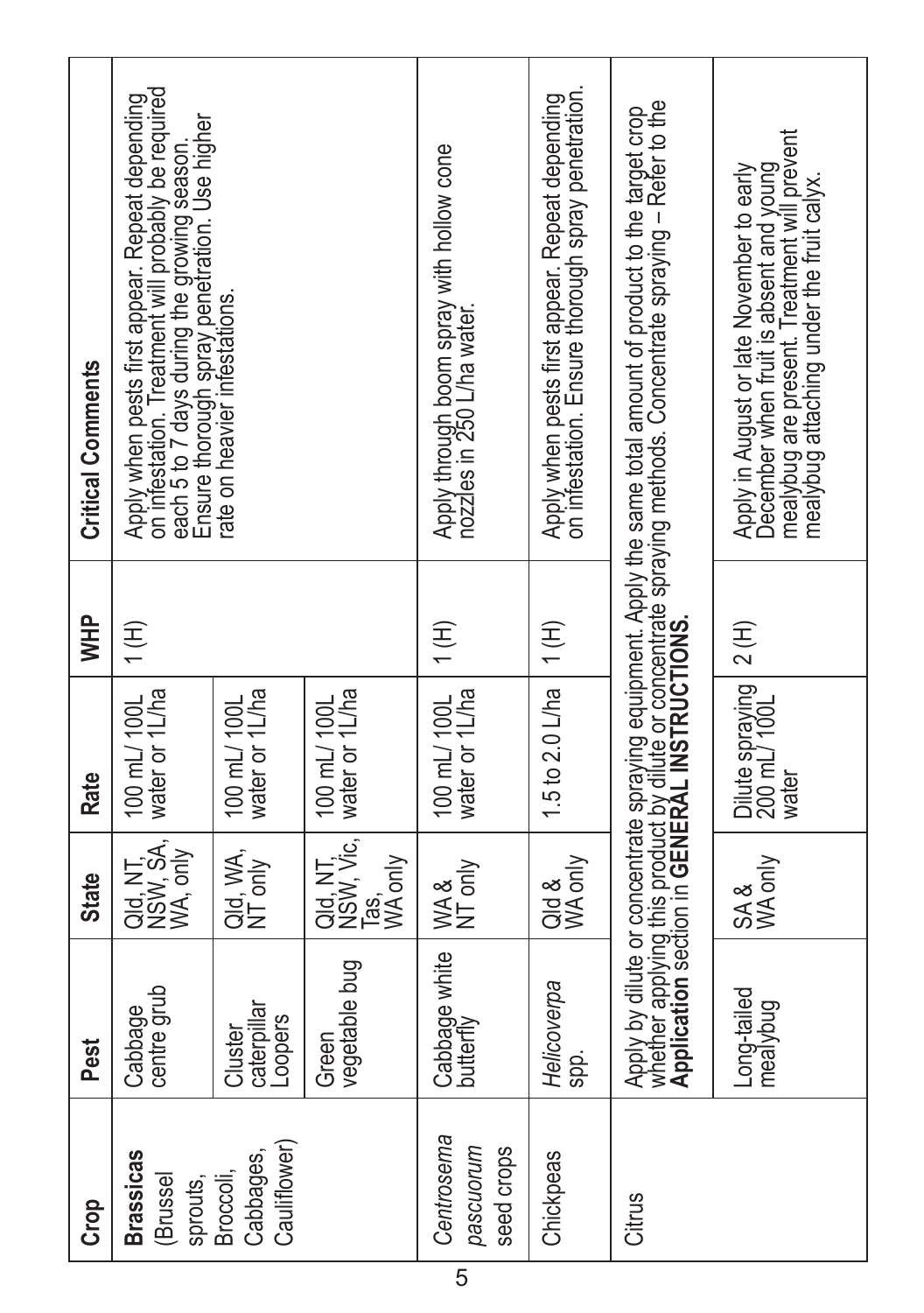| Crop   | Pest                                                 | <b>State</b>                | Rate                                                                           | <b>HIM</b>                                                                  | <b>Critical Comments</b>                                                                                                                                                                                                                                                                                                                                                                                                                                                                                                                                   |
|--------|------------------------------------------------------|-----------------------------|--------------------------------------------------------------------------------|-----------------------------------------------------------------------------|------------------------------------------------------------------------------------------------------------------------------------------------------------------------------------------------------------------------------------------------------------------------------------------------------------------------------------------------------------------------------------------------------------------------------------------------------------------------------------------------------------------------------------------------------------|
| Citrus | Light brown<br>apple moth                            | NSW, SA,                    | Dilute spraying<br>water                                                       | 2 (H)                                                                       | Apply in late November to early December when<br>fruit is absent to prevent light brown apple moth<br>attacking under the fruit calyx                                                                                                                                                                                                                                                                                                                                                                                                                      |
|        | Bronze orange<br>bug, Spined<br>citrus bug           | Qld, Vie,<br>SA, WA<br>only | Dilute spraying<br>200 mL/ 100L<br><b>Mater</b>                                |                                                                             | Apply as populations indicate and before bugs<br>reach the adult winged stage.                                                                                                                                                                                                                                                                                                                                                                                                                                                                             |
|        | Helicoverpa<br>spp.                                  |                             | Dilute spraying<br>25 mL/100L<br>spraying 200<br>mL/100L water<br>water Dilute |                                                                             | Spray only if heavy infestations occur on young<br>foliage and fruit.                                                                                                                                                                                                                                                                                                                                                                                                                                                                                      |
|        | Large citrus<br>butterfly, Small<br>citrus butterfly |                             |                                                                                |                                                                             | Apply to cover unhardened leaves from recent<br>growth flushes when infestations are noted in young<br>trees only.                                                                                                                                                                                                                                                                                                                                                                                                                                         |
| Cotton | Helicoverpa<br>spp.                                  | WA only<br>agwy<br>08W      | 500 mL to 1.0<br>Lha                                                           | <b>HONE</b><br>DO NOT<br>crops to<br>animals<br>graze<br>or feed<br>treated | Avoid contact with spray residue. Keep unprotected<br>is adequate. Add an effective larvicide at registered<br>persons out of treated áreas for at least 24 hours.<br>Ovicide/Larvicide: Check crops every 2 to 3 days<br>numbers are above these levels and larvae control<br>numbers of eggs are present, i.e. 75 eggs per 100<br>plants. Continue at 4 to 5 day intervals while egg<br>rates if significant numbers of small larvae (20 per<br>Pre-Squaring: Initiate sprays when significant<br>for egg and larval numbers.<br>100 plants) are present |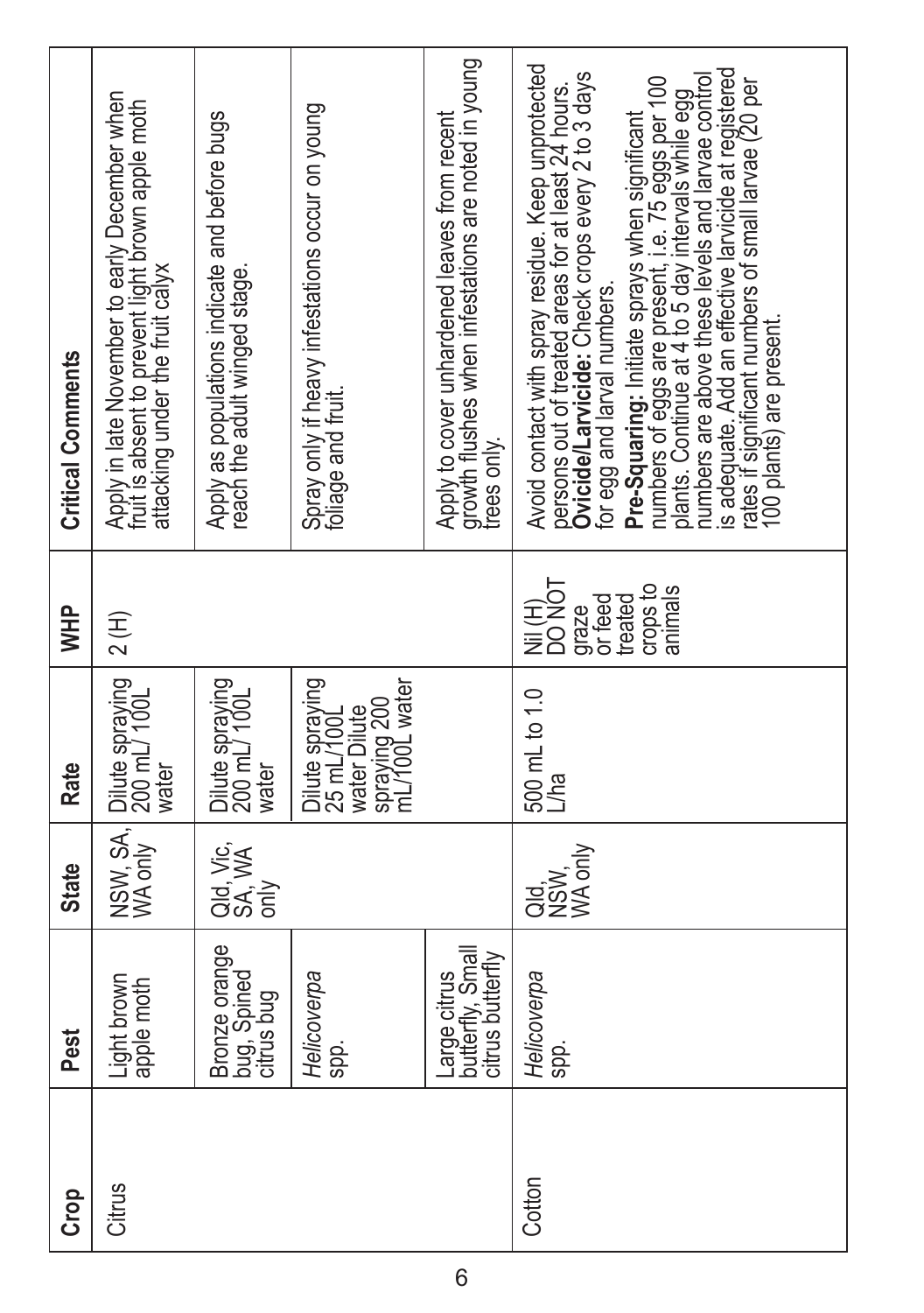| Crop   | Pest                | <b>State</b>                | Rate                  | <b>HHM</b>                                                                       | <b>Critical Comments</b>                                                                                                                                                                                                                                                                                                                                                                                                                                                                                                                                                                                                                                                                               |
|--------|---------------------|-----------------------------|-----------------------|----------------------------------------------------------------------------------|--------------------------------------------------------------------------------------------------------------------------------------------------------------------------------------------------------------------------------------------------------------------------------------------------------------------------------------------------------------------------------------------------------------------------------------------------------------------------------------------------------------------------------------------------------------------------------------------------------------------------------------------------------------------------------------------------------|
| Cotton | Helicoverpa<br>spp. | WA only<br>asi<br>BS⊠<br>OZ | 500 mL to 1.0<br>L/ha | <b>DONOT</b><br>crops to<br>anımals<br>graze<br>or feed<br>treated<br>(H)<br>Wii | Squaring: Boll Maturing: Continue above schedule<br>when 50 eggs or more per 100 plant terminals are<br>found. Add an effective larvicide at registered rates<br>if significant numbers of small larvae (10 per 100<br>spray coverage is essential to assure good ovicidal<br>activity. NOTE: Methomyl may cause reddening of<br>plant terminals) are present. If large larvae survive<br>Refer to appropriate larvicide labels for directions<br>for use. Use higher rate at peak egg laying and<br>when 1st to 2nd instar larvae predominate. Good<br>or if Helicoverpa amigera becomes predominant<br>use higher rates or add other effective larvicides.<br>oliage. If excessive, discontinue use. |
|        | Helicoverpa<br>spp. | WA only<br>asi<br>O⊠<br>OZ  | 1.8 to 2.4L/ha        | TON OC<br>crops to<br>animals<br>graze<br>or feed<br>treated<br>(H) N            | of 3 day intérvials between treatments after the boll<br>load is gut.<br>Mod is gut use during periods of plant stress.<br>NOTE: Methomyl may cause reddening of foliage.<br>14 days during active growth stages of the crop or<br>alternatively apply up to 3 treatments at minimum<br>in a spray programmed based on alternative<br>insecticides. <b>DO NOT</b> use more often than every<br>Larvicide: Apply as an occasional treatment                                                                                                                                                                                                                                                             |
|        | -oopers             | Qld, WA<br>only             | 1.8 to 2.4L/ha        |                                                                                  | fexcessive, discontinue use                                                                                                                                                                                                                                                                                                                                                                                                                                                                                                                                                                                                                                                                            |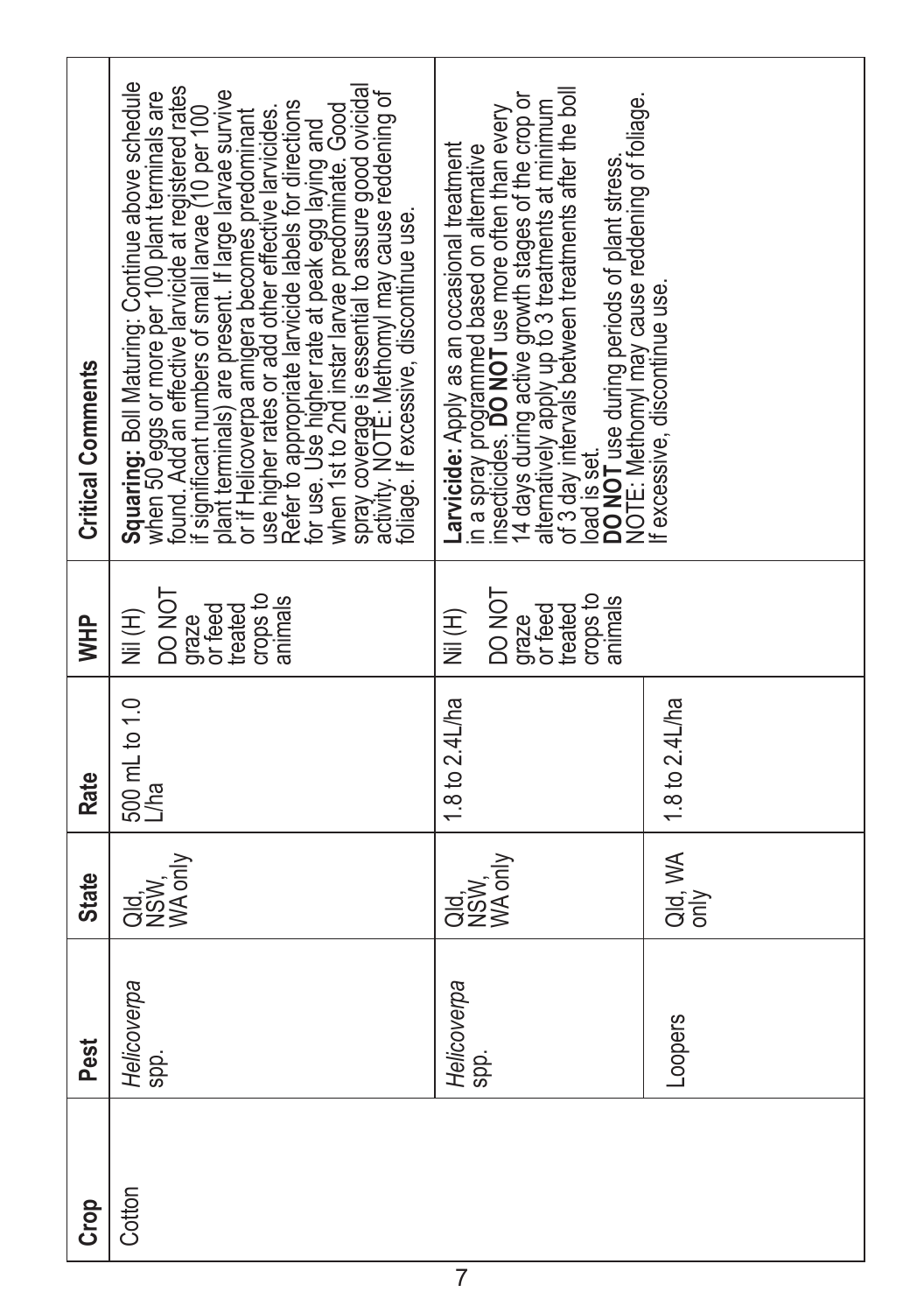| Crop                  | Pest                                              | <b>State</b>      | Rate                                       | <b>HHD</b> | <b>Critical Comments</b>                                                                                                                                                                                                                                                     |
|-----------------------|---------------------------------------------------|-------------------|--------------------------------------------|------------|------------------------------------------------------------------------------------------------------------------------------------------------------------------------------------------------------------------------------------------------------------------------------|
| Cowpeas               | Helicoverpa<br>spp.                               |                   | NSW, SA, 1.8 to 2.4L/ha<br>WA only         | 7(H)       | Ovicide: Apply as detailed for adzuki beans<br>above.                                                                                                                                                                                                                        |
|                       |                                                   |                   |                                            |            | Larvicide: Apply as detailed for adzuki beans<br>above.                                                                                                                                                                                                                      |
|                       | vegetable bug<br>Green                            |                   |                                            |            | Apply when infestation reaches an economically<br>damáging level and repeat if necessary.                                                                                                                                                                                    |
| Dubosia               | caterpillar<br>Cluster                            |                   | Qld & WA   100 mL/100L or<br>only 1.0 L/ha |            | Apply when pests first appear. Repeat depending<br>on infestation.                                                                                                                                                                                                           |
| Ginger                | Helicoverpa<br>spp.                               | only              | $Q$ ld & WA $ $ 15 mL/ 100L<br>only        |            | Apply when damage is evident to young shoots at<br>ground level.                                                                                                                                                                                                             |
| Grapevines/<br>Grapes |                                                   |                   |                                            |            | whether applying this product by dilute or concentrate spraying methods. Concentrate spraying – Refer to the<br>Application section in GENERAL INSTRUCTIONS.<br>Apply by dilute or concentrate spraying equipment. Apply the same total amount of product to the target crop |
|                       | Light brown<br>apple moth,<br>Vine moth           | All states        | spraying150<br>mL/1001 water<br>Dilute     | 7H)        | close, if required. Control at later stages is difficult.<br>Apply during early shoot growth/flowering if pests<br>are a problem and again just before bunches                                                                                                               |
| Guar                  | vegetable bug,<br>  Pod sucking<br>  bub<br>Green | Qld & WA <br>only | $2$ L/ha                                   | 7(H)       | Apply when significant populations are noted                                                                                                                                                                                                                                 |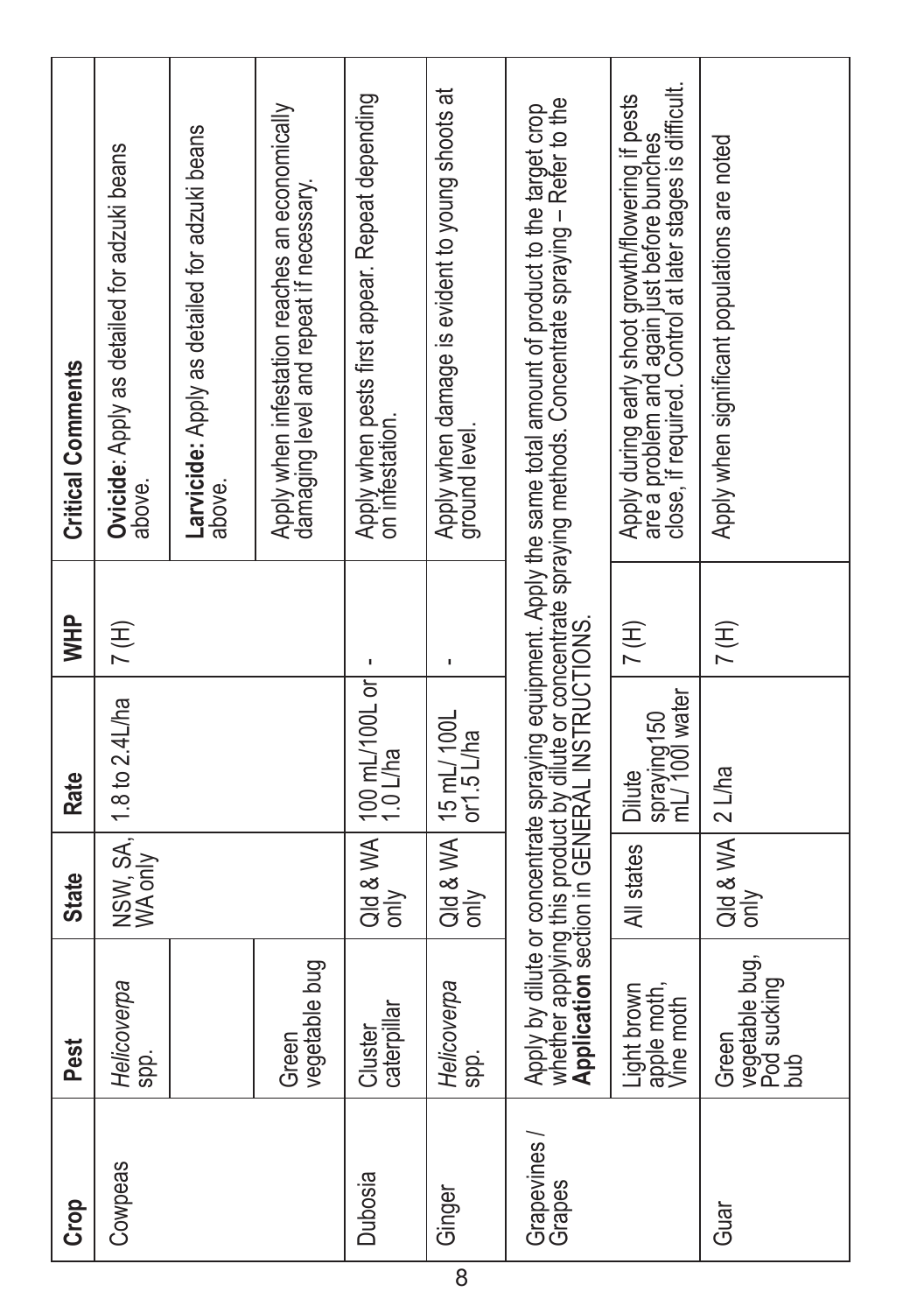| <b>Crop</b>                          | Pest                | <b>State</b>                                    | Rate            | <b>THM</b>                                   | <b>Critical Comments</b>                                                                                                                                                                                        |
|--------------------------------------|---------------------|-------------------------------------------------|-----------------|----------------------------------------------|-----------------------------------------------------------------------------------------------------------------------------------------------------------------------------------------------------------------|
| Hops                                 | Helicoverpa<br>spp. | Vic, Tas,<br>WA only                            | $2$ L/ha        | 14(H)<br>DO NOT<br>graze<br>treated<br>crops | Apply when pests first appear. Repeat depending<br>DO NOT use chemicals from the same group for<br>on infestation. For high volume spraying, use at<br>least 1000 L/ha of spray mixture.<br>consecutive sprays. |
| Lentils                              | Helicoverpa<br>spp. | WA only<br>as<br>as<br>oz                       | 1.5 to 2 $L$ ha | $7($ H)                                      | damage. Use the higher rate if infestation is<br>Examine crops at least twice weekly during<br>flowering, podding for caterpillars and their<br>heavy.                                                          |
| Linseed                              | Helicoverpa<br>spp. | <b>RUSIVE</b><br>NSW<br>WA only                 | 1.5 to $2$ L/ha | $7($ H)                                      | on infestation. Larvae completely enclosed inside<br>Apply from early flowering and repeat depending<br>bolls may not be controlled. Use high rate for<br>heavier infestations.                                 |
| (forage, hay<br>and seed)<br>Lucerne | Helicoverpa<br>spp. | <b>OSSES</b><br>ROSSES<br>OSSESS<br>$rac{y}{5}$ | 1.5 to 2 $L$ ha | $\frac{3}{6}$                                | Apply when pests first appear. Repeat depending<br>on infestation. Use higher rate on heavier<br>infestations                                                                                                   |
|                                      |                     | WA only                                         | 1.0 to 2 L/ha   |                                              |                                                                                                                                                                                                                 |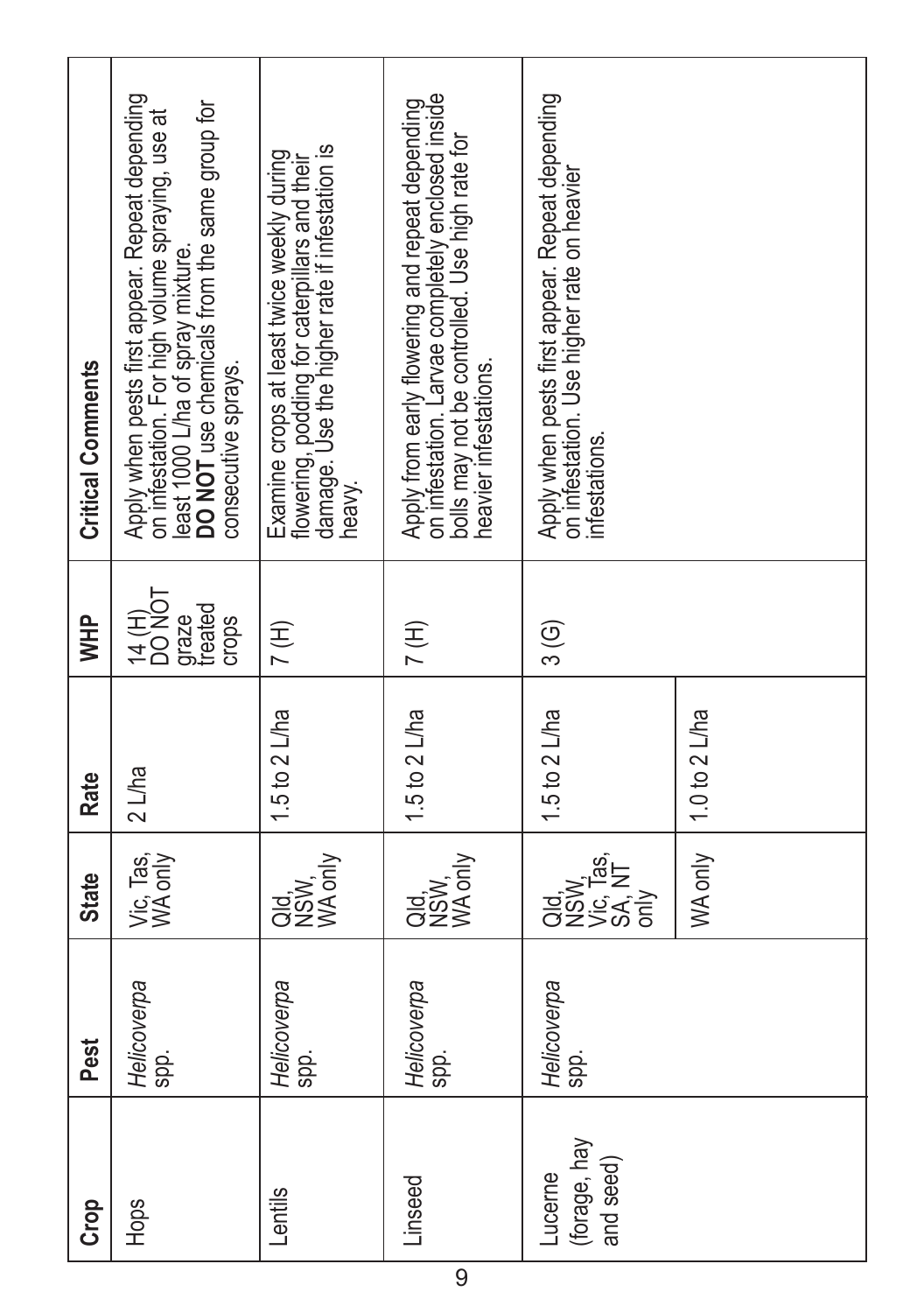| Crop       | Pest                   | <b>State</b>                    | Rate                              | WHP    | <b>Critical Comments</b>                                                                                                                                                                              |
|------------|------------------------|---------------------------------|-----------------------------------|--------|-------------------------------------------------------------------------------------------------------------------------------------------------------------------------------------------------------|
| Lupins     | Helicoverpa<br>spp.    |                                 | Qld, NSW 1.5 to 2 L/ha<br>WA only | 7(H)   | Apply when pests first appear. Repeat depending<br>on infestation. Use higher rate on heavier<br>infestations.                                                                                        |
|            |                        | Vic, Tas<br>only                | $1.5$ L/ha                        |        |                                                                                                                                                                                                       |
| Mint       |                        | only                            | Tas & WA   1.5 to 2 L/ha          | 14 (H) | Apply when pests first appear. Repeat depending<br>on infestation. Use higher rate on heavier<br>infestations.                                                                                        |
| Mung beans | Helicoverpa<br>spp.    | ਰੂਲ ਮੌਸ<br>ਰੂਲ ਵੇਖੋ<br>ਰੂਲ ਵੇਖੋ | 1.5 to 2 L/ha                     | 7(H)   | Larvicide: Apply when pests first appear. Repeat<br>depending on infestation.                                                                                                                         |
|            |                        | Qld, &<br>WA only               | 500 mL to 1<br>L/ha               |        | Ovicide/Larvicide: Refer to Ovicidal/Larvicidal<br>Application instruction for more detail                                                                                                            |
|            | vegetable bug<br>Green | ORXA<br>ORXA<br>ORXX<br>ORX     | $1.5$ L/ha                        |        | Apply when pests first appear. Repeat depending<br>NOTE: All armyworms, except the day feeding<br>armyworm, feed mainly during the evening so<br>spraying at dusk is recommended.<br>on infestations. |
|            |                        |                                 |                                   |        |                                                                                                                                                                                                       |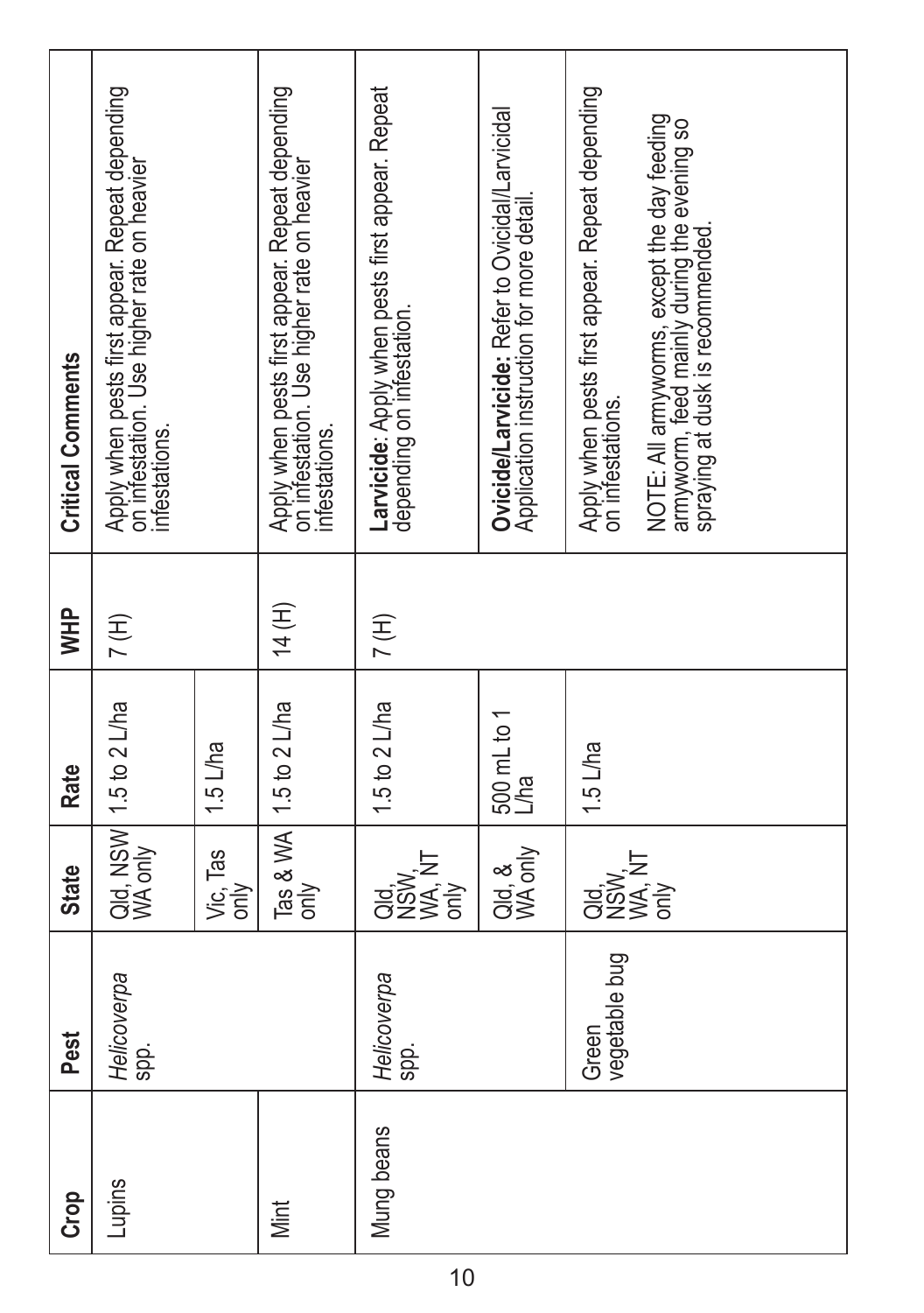| <b>Critical Comments</b> | Apply when pests first appear. Repeat depending<br>on infestations. | NOTE: All armyworms, except the day feeding<br>armyworm, feed mainly during the evening so<br>spraying at dusk is recommended. |                                                 |                    |                      | Apply when pests appear (when webbing is just<br>visible) and repeat if necessary. Ensure thorough<br>the py penetration to obtain effective control of<br>the py | Apply as infestations indicate during the flowering<br>and pod setting period of crop development. |
|--------------------------|---------------------------------------------------------------------|--------------------------------------------------------------------------------------------------------------------------------|-------------------------------------------------|--------------------|----------------------|-------------------------------------------------------------------------------------------------------------------------------------------------------------------|----------------------------------------------------------------------------------------------------|
| \<br>≷                   | 7(H)                                                                |                                                                                                                                | $\frac{3}{6}$                                   |                    |                      |                                                                                                                                                                   | 3 (G)                                                                                              |
| Rate                     | $1.5$ to $2$ L/ha                                                   |                                                                                                                                | 1.5 to $2$ L/ha                                 |                    |                      | $1.75$ L/ha                                                                                                                                                       | 1.5 or 2 L/ha                                                                                      |
| <b>State</b>             | Qld, WA,<br>NT only                                                 |                                                                                                                                | Qld,<br>NSW, SA,                                | Vic &<br>WA only   | Tas &<br>WA only     | Qld, &<br>WA only                                                                                                                                                 | Qld,<br>NSW, SA,                                                                                   |
| Pest                     | Bean pod borer                                                      |                                                                                                                                | Armyworms                                       | armyworm<br>Common | armyworm<br>Southern | seed caterpillar<br>Buffel grass                                                                                                                                  | spp., Lucerne<br>blue butterfly<br>Helicoverpa                                                     |
| Crop                     | Mung beans                                                          |                                                                                                                                | Pastures native<br>(alone or with<br>& improved | egumes)            |                      |                                                                                                                                                                   | Pasture legume<br>seed crops                                                                       |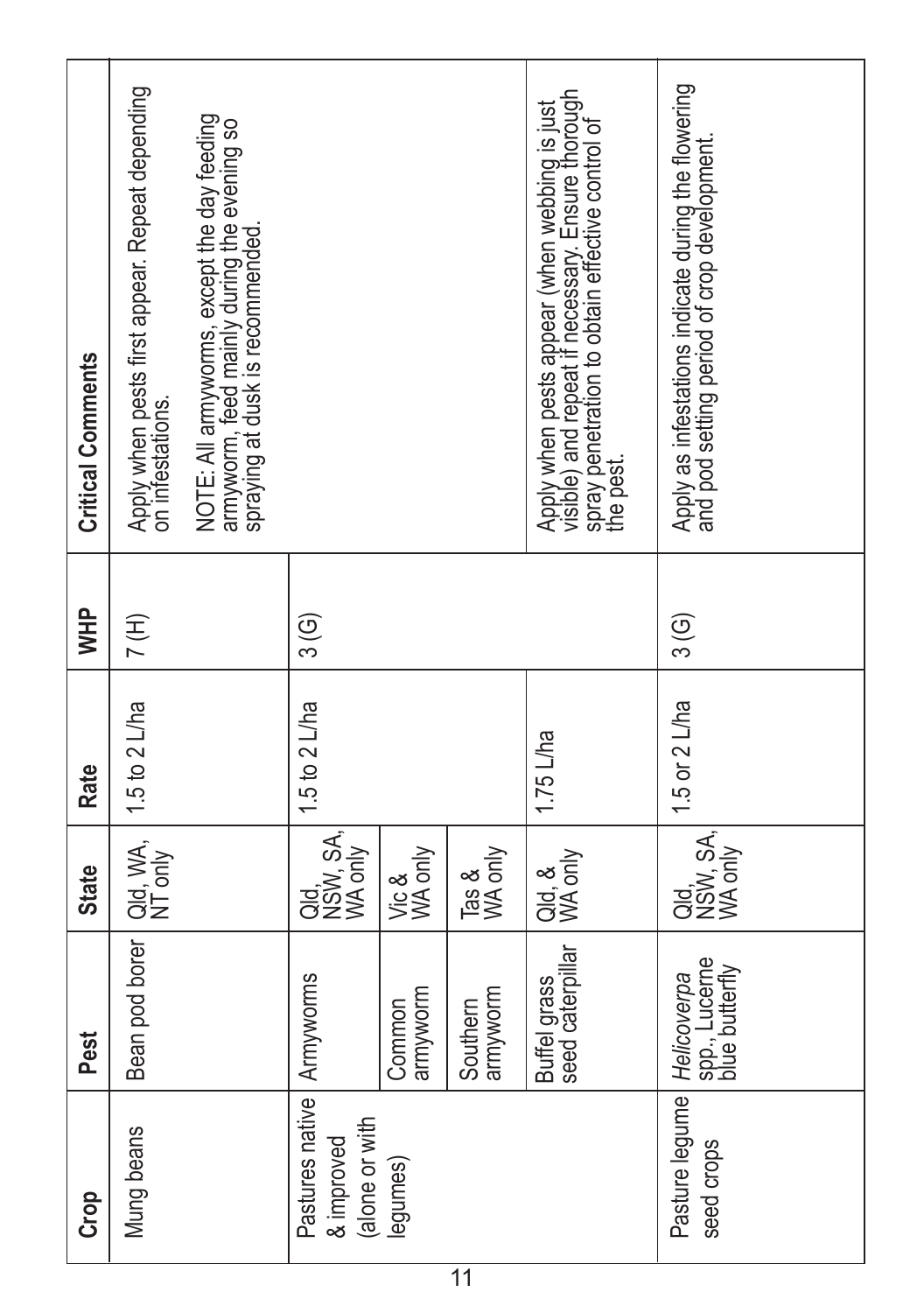| <b>Crop</b>                                  | Pest                      | <b>State</b>                | Rate                                                                           | <b>THM</b>                       | <b>Critical Comments</b>                                                                                                                                                                                                             |
|----------------------------------------------|---------------------------|-----------------------------|--------------------------------------------------------------------------------|----------------------------------|--------------------------------------------------------------------------------------------------------------------------------------------------------------------------------------------------------------------------------------|
| Nectarines<br>Peaches,                       |                           |                             |                                                                                |                                  | Apply by dilute or concentrate spraying equipment. Apply the same total amount of product to the target crop<br>Application section in rochut RAL (INSTRUCTION)<br>Application section in rochut RAL (INSTRUCTION)                   |
|                                              | Green peach<br>aphid      | All states                  | Dilute spraying<br>100 mL/ 100L<br>water                                       | 1(H)                             | Apply when pests first appear. Repeat depending<br>on infestation. DO NOT apply to early peach<br>varieties such as Watts.                                                                                                           |
|                                              | Helicoverpa<br>spp.       | Tas & WA<br>only            | Dilute spraying<br>150 mL/ 100L<br>water                                       |                                  |                                                                                                                                                                                                                                      |
| Peanuts                                      | Helicoverpa<br>spp.       | Qld, WA,<br>NT only         | 1.5 or $2$ L/ha                                                                | 14 (H)                           | Apply when pests first appear. Repeat depending<br>on infestation. Use higher rate on heavier<br>infestation.                                                                                                                        |
| Pears                                        |                           |                             |                                                                                |                                  | Apply by dilute or concentrate spraying equipment. Apply the same total amount of product to the target crop<br>whether applying this product by dilute or concentrate spraying methods. Concentrate spraying – Refer to the<br>Appl |
|                                              | Light brown<br>apple moth | Vic & WA<br>only            | Dilute spraying $\begin{bmatrix} 2 (H) \\ 150 (16 200) \end{bmatrix}$<br>mL/ha |                                  | Apply at calyx stage from late November onwards<br>and repeat at 14 day intervals or as required<br>depending on infestation                                                                                                         |
| Peas (including   Helicoverpa<br>Field peas) | spp.                      | Qld,<br>NSW, SA,<br>WA only | 1.5 or $2L$ ha                                                                 | 1(H) Peas<br>7 (H) Field<br>peas | Apply when pests first appear. Repeat depending<br>on infestation. Use higher rate on heavier<br>infestation. Spray for good coverage and<br>penetration.                                                                            |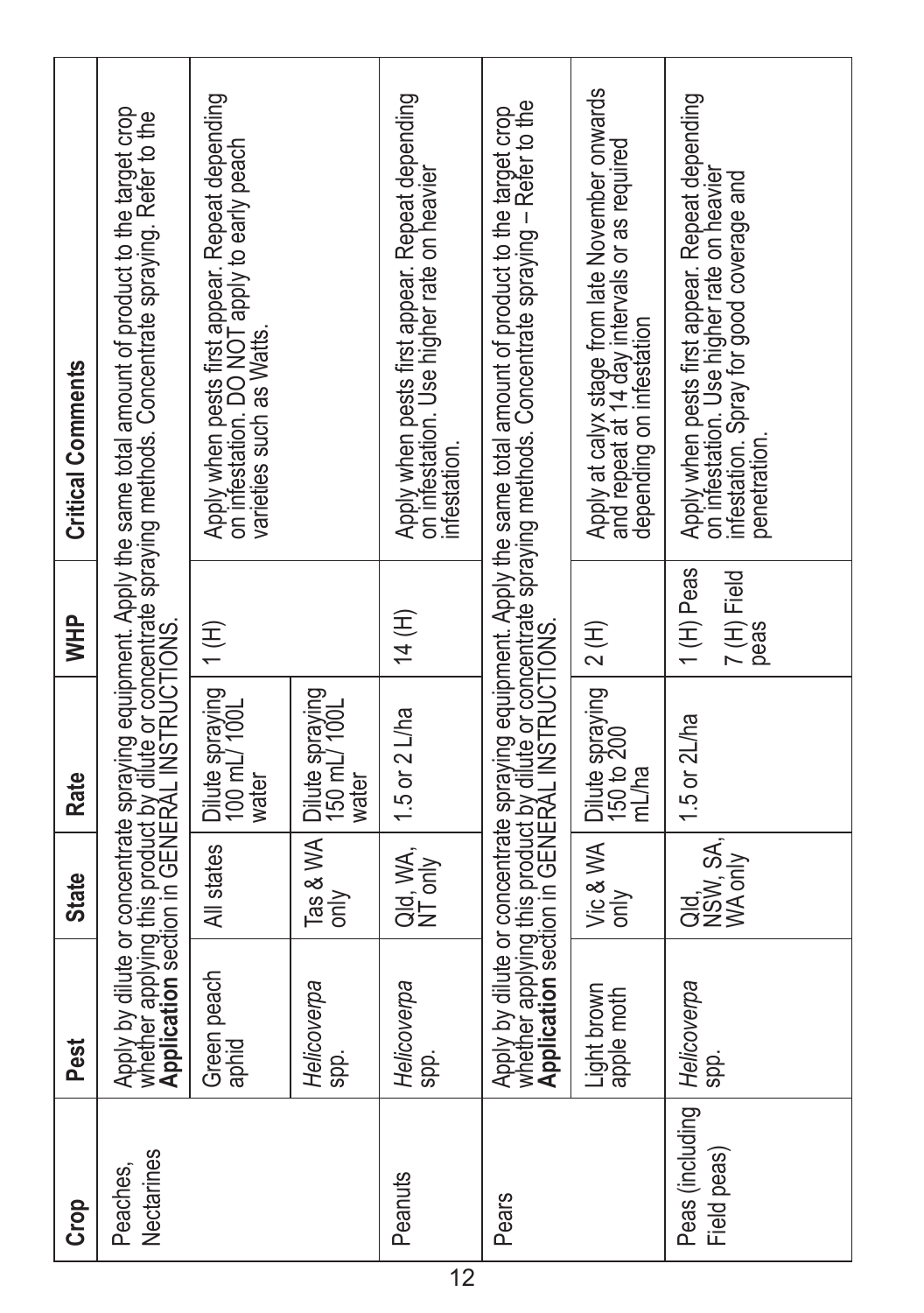| <b>Critical Comments</b> | Apply when pests first appear. Repeat depending<br>on infestation. Use higher rate on heavier<br>infestation. Spray for good coverage and<br>penetration. |                  |                                | Apply when infestation reaches an economically<br>damaging level and repeat if necessary. | Apply when pests first appear. Repeat depending<br>on infestation. Use higher rate on heavier<br>infestation. |                     |             |
|--------------------------|-----------------------------------------------------------------------------------------------------------------------------------------------------------|------------------|--------------------------------|-------------------------------------------------------------------------------------------|---------------------------------------------------------------------------------------------------------------|---------------------|-------------|
| <b>HHM</b>               | 1 (H) Peas<br>7 (H) Field<br>peas                                                                                                                         |                  |                                | $7($ H)                                                                                   |                                                                                                               | 14 (H)              | Ξ           |
| <b>Rate</b>              | 1.5L/ha                                                                                                                                                   |                  | 100 mL 100L<br>water or 1 L/ha | 1.5 L/ha                                                                                  | 1.5 or $2$ L/ha                                                                                               |                     |             |
| <b>State</b>             | Vic & Tas<br>only                                                                                                                                         | Qld,<br>NSW, SA, | Qld,<br>NSW, SA,               | NSW &<br>WA only                                                                          | Qld & WA<br>only                                                                                              | WA only<br>Tas $\&$ | All states  |
| Pest                     | Spp.                                                                                                                                                      | Loopers          | Pea thrips                     | vegetable bug<br>Green                                                                    | Helicoverpa<br>spp.                                                                                           |                     | Potato moth |
| <b>Crop</b>              | Peas (including   Helicoverpa<br>Field peas)                                                                                                              |                  |                                | Pigeon peas                                                                               |                                                                                                               | Poppies             | Potatoes    |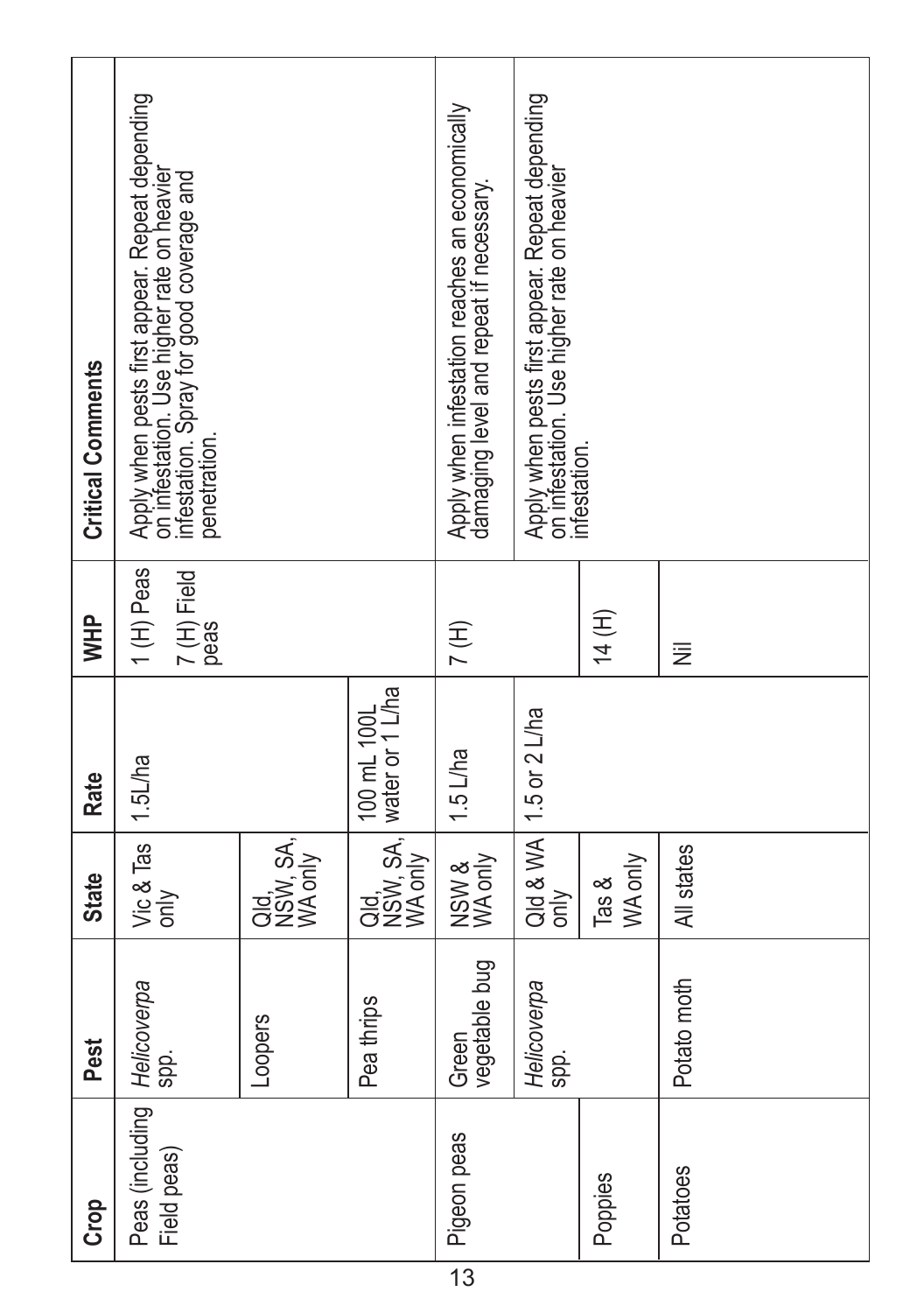| Crop                        | Pest                   | <b>State</b>                                       | Rate                  | <b>AHM</b>     | <b>Critical Comments</b>                                                                                        |
|-----------------------------|------------------------|----------------------------------------------------|-----------------------|----------------|-----------------------------------------------------------------------------------------------------------------|
| Potatoes                    | Potato looper          | Qld & WA 1.5L/ha<br>only                           |                       | Ξ              | Apply when pests first appear. Repeat depending<br>on infestation. Use higher rate on heavier<br>infestation.   |
| Canola (Seed)<br>Rapeseed / | Cabbage moth           | WA only                                            | 500 mL to 1L          | 7(H)           |                                                                                                                 |
|                             | Helicoverpa<br>spp.    | NSW, Vic.<br>Tas, SA,<br>WA only                   | 1.5 or 2L/ha          |                |                                                                                                                 |
|                             |                        |                                                    | NSW only 500 mL to 1L |                | <b>Ovicide/Larvicide:</b> Refer to Ovicidal/Larvicidal<br>Application instructions.                             |
| Sesame seed                 | Corn earworm           | Qld, WA,<br>NT only                                | 1.5 to 2 L/ha         | 14 (H)         | Apply when significant populations are noted<br>(Refer Larvicidal Application instructions for more<br>detail). |
|                             | vegetable bug<br>Green |                                                    | 1.5 L/ha              |                |                                                                                                                 |
| Sorghum                     | Helicoverpa<br>spp.    | <b>TAN AT</b><br><b>DOMA</b><br><b>OZS</b><br>only | 1.5 or 2 L/ha         | 14<br>10<br>10 | Apply when pests first appear. Repeat depending<br>on infestation. Use higher rate on heavier<br>infestation.   |
|                             |                        |                                                    | 500 mL or<br>1 L/ha   |                | Ovicide/Larvicide: Refer to Ovicidal/Larvicidal<br>Application instructions.                                    |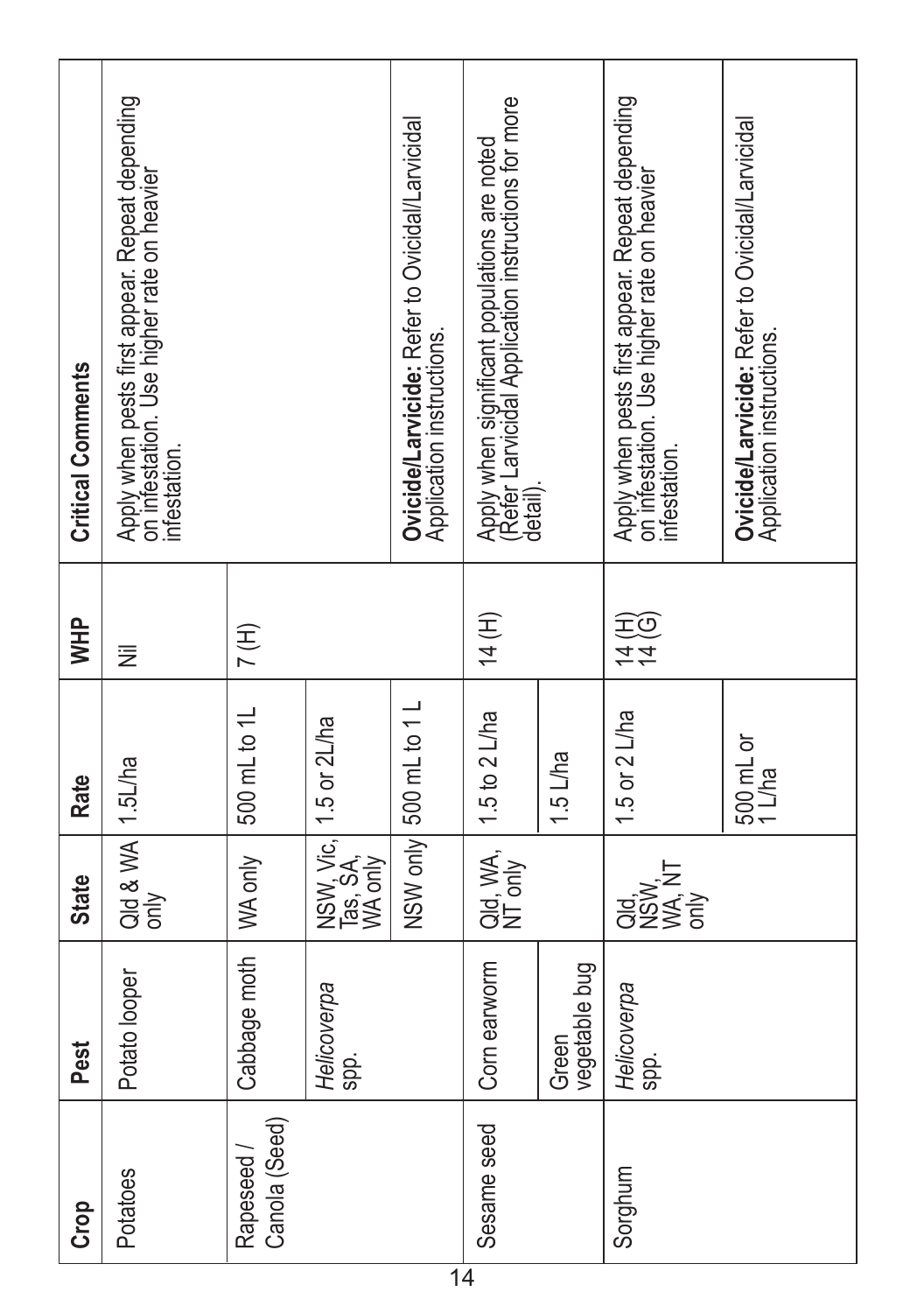| <b>Critical Comments</b> | Apply when pests first appear. Repeat depending<br>on infestation. Use higher rate on heavier<br>NOTE: All armyworms, except the day feeding<br>armyworm, feed mainly during the evening so<br>spraying at dusk is recommended.<br>infestation. | Apply when 1 midge/head is present from first<br>emergence, from boot to pollen shedding.<br>Repeat application when significant egg laying<br>ecommences. | Apply when pests first appear. Repeat depending<br>on infestation. Use higher rate on heavier<br>infestation. |                     | Larvicide: Apply when pests first appear. Repeat<br>depending on infestation. Use higher rate on<br>heavier infestation. | Ovicide/Larvicide: Refer to Ovicidal/Larvicidal<br>Application instructions. |
|--------------------------|-------------------------------------------------------------------------------------------------------------------------------------------------------------------------------------------------------------------------------------------------|------------------------------------------------------------------------------------------------------------------------------------------------------------|---------------------------------------------------------------------------------------------------------------|---------------------|--------------------------------------------------------------------------------------------------------------------------|------------------------------------------------------------------------------|
| <b>HHD</b>               | な<br>石の                                                                                                                                                                                                                                         | コ<br>王<br>王<br>三                                                                                                                                           | 7H)                                                                                                           |                     |                                                                                                                          |                                                                              |
| Rate                     | $1.5$ /ha                                                                                                                                                                                                                                       | 1 L/ha                                                                                                                                                     | $1.5$ /ha                                                                                                     |                     | 1.5 or 2 L/ha                                                                                                            | 500 mL to 1<br>L/ha                                                          |
| <b>State</b>             | asiya<br>Sa≷<br>Sa                                                                                                                                                                                                                              | Qld, WA,<br>NT only                                                                                                                                        | ਤ<br>ਰੱਖਣ<br>ਰੱਖਣ<br>only                                                                                     | Qld, WA,<br>NT only | ち<br>त्र<br>सर्वे<br>सर्वे हो                                                                                            |                                                                              |
| Pest                     | Armyworm                                                                                                                                                                                                                                        | Sorghum<br>midge                                                                                                                                           | Vegetable bug<br>Green                                                                                        | <b>Loopers</b>      | Helicoverpa<br>spp.                                                                                                      |                                                                              |
| ICrop                    | Sorghum                                                                                                                                                                                                                                         |                                                                                                                                                            | Soybeans                                                                                                      |                     |                                                                                                                          |                                                                              |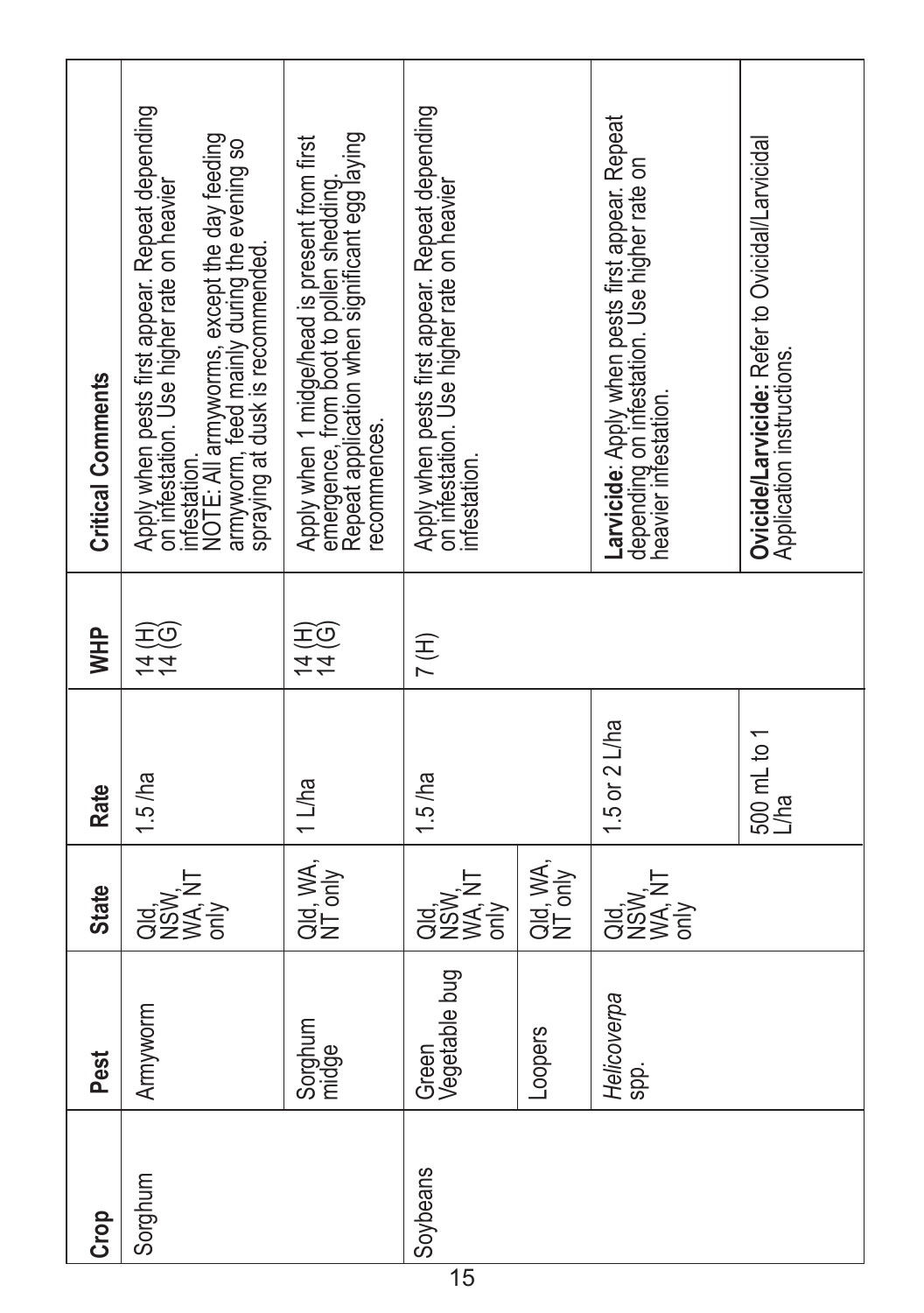| Crop                                     | Pest                                                    | <b>State</b>                             | Rate                                     | <b>WHP</b>                           | <b>Critical Comments</b>                                                                                                                                                                                                                   |
|------------------------------------------|---------------------------------------------------------|------------------------------------------|------------------------------------------|--------------------------------------|--------------------------------------------------------------------------------------------------------------------------------------------------------------------------------------------------------------------------------------------|
| Stone fruit<br>Nectarines,<br>(Cherries, |                                                         |                                          |                                          |                                      | Apply by dilute or concentrate spraying equipment. Apply the same total amount of product to the target crop<br>whether applying this product by dilute or concentrate spraying methods. Concentrate spraying. Refer to the<br><b>Appl</b> |
| Peaches)                                 | Thrips                                                  | Qld & WA<br>only                         | Dilute spraying<br>200 mL/ 100L<br>water | $1($ H)                              | Apply at petal fall. Apply as a high volume spray<br>ensuring adequate spray penetration.                                                                                                                                                  |
| Strawberries                             | spp., loopers<br>Helicoverpa<br>caterpillar,<br>Cluster | Qld,<br>NSW, Vic,<br>Tas, WA,<br>NT only | 150 mL/100L<br>water OR<br>1.5L/ha       | Fresh: 3<br>ELPO<br>FLPO<br>10<br>10 | Apply when pests first appear. Repeat depending<br>infestation.<br>NOTE: To avoid the possibility of taint in<br>strawberries to be frozen, DO NOT apply later<br>on infestation. Use higher rate on heavier                               |
|                                          | brown apple<br>Helicoverpa<br>spp., Light<br>moth       | SA&WA<br>only                            | 150 or 200<br>mL/100L water              |                                      | than 10 days before harvest.                                                                                                                                                                                                               |
| Sunflowers                               | vegetable bug<br>Green                                  | Qld only                                 | 1.5L/ha 1.5 to<br>2L/ha                  | $7($ H)                              | NOTE: Apply to sunflowers before seed heads<br>turn over, to ensure spray penetration.                                                                                                                                                     |
|                                          |                                                         |                                          |                                          |                                      | Ovicide/Larvicide: Refer to Ovicidal/Larvicidal<br>Application instructions.                                                                                                                                                               |
|                                          |                                                         | NSW &<br>WA only                         | 1.5L/ha 1.5 or<br>2L/ha                  |                                      |                                                                                                                                                                                                                                            |
|                                          |                                                         |                                          |                                          |                                      |                                                                                                                                                                                                                                            |
|                                          |                                                         |                                          |                                          |                                      |                                                                                                                                                                                                                                            |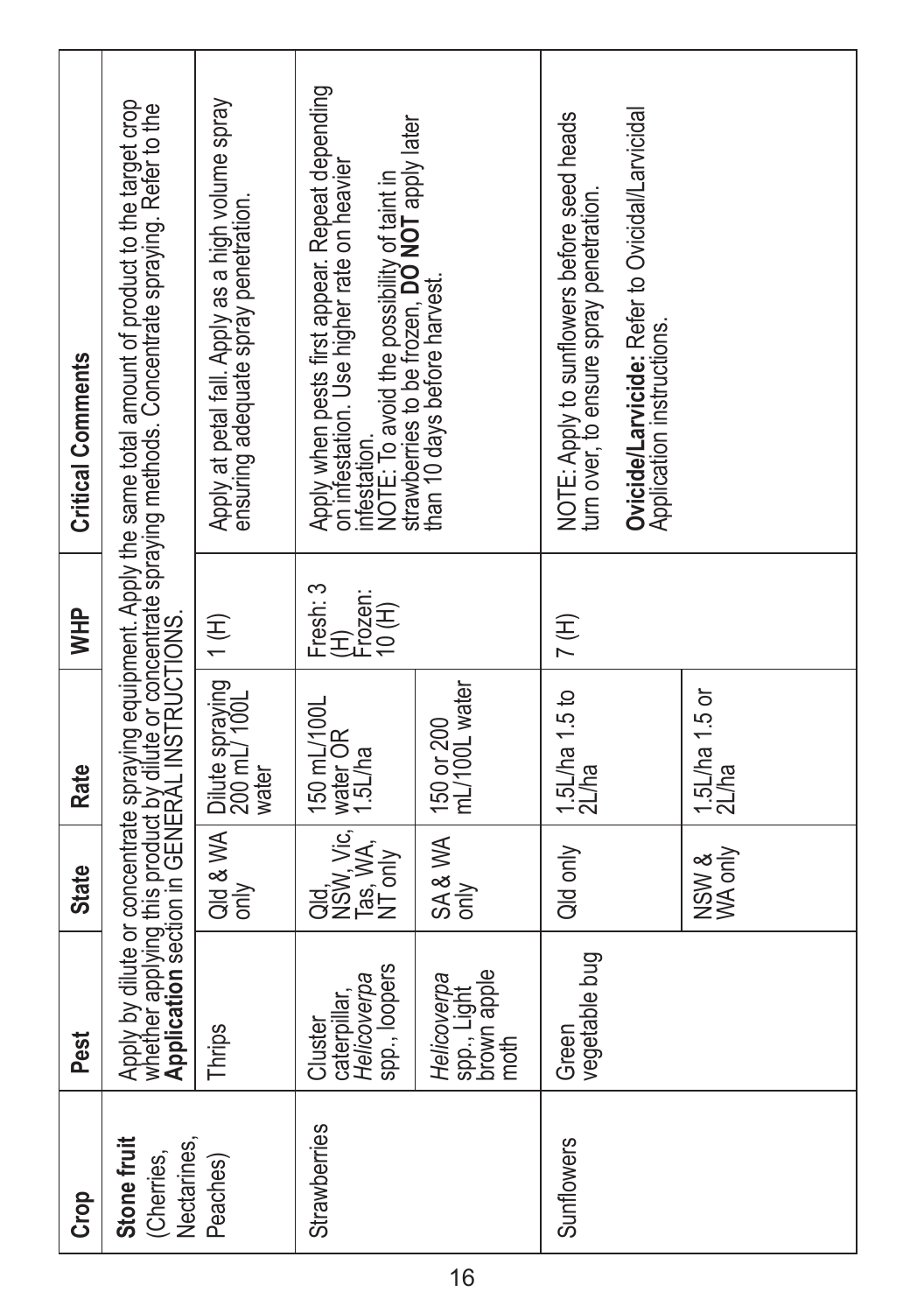| Crop                    | Pest                | <b>State</b>     | Rate                                                                                    | ÌМР                                                          | <b>Critical Comments</b>                                                                                                                                                                                                                                                                                       |
|-------------------------|---------------------|------------------|-----------------------------------------------------------------------------------------|--------------------------------------------------------------|----------------------------------------------------------------------------------------------------------------------------------------------------------------------------------------------------------------------------------------------------------------------------------------------------------------|
| Sunflowers              | Helicoverpa<br>spp. | Qild only        | $2$ L/ha 500 mL<br>to 1L                                                                | 7H)                                                          | NOTE: Apply to sunflowers before seed heads<br>turn over, to ensure spray penetration.                                                                                                                                                                                                                         |
|                         |                     | NSW &<br>WA only | $1.5$ L/ha $1.5$ to<br>2L/ha                                                            |                                                              | Ovicide/Larvicide: Refer to Ovicidal/Larvicidal<br>Application instructions.                                                                                                                                                                                                                                   |
|                         |                     | SA only          | 1.5L/ha 1.5 or<br>2L/ha                                                                 |                                                              |                                                                                                                                                                                                                                                                                                                |
|                         |                     | Qld,<br>NSW, SA, | 2L/ha 500 mL<br>to 1L                                                                   |                                                              |                                                                                                                                                                                                                                                                                                                |
| Sweet corn<br>and Maize | Helicoverpa<br>spp. | All states       | $1500r200mV$<br>$100L$<br>.5 or 2 L/ha                                                  | $\widehat{\Xi}$<br>Sweet<br>EENO<br>STROS<br>84(G)<br>Vlaize | cover developing cobs. Use higher rate on heavier<br>Larvicidal: Apply initial spray at early silking or<br>when eggs are first observed on silks. Repeat at 2<br>times. Use sufficient spray volume to thoroughly<br>infestations.<br>NOTE: Maize in NSW only may also require<br>control at tasselling stage |
|                         |                     |                  | 100 mL/ 100L<br>OR 1L/ha<br>NSW only:<br>500mL to 1L/<br><b>IOOL</b> water<br>Sweetcorn |                                                              | egglaying occurs. As soon as larvae are present,<br>use Larvicidal rates as recommended above<br>monitored for eggs and larvae. Apply only when<br>Ovicidal: Use this rate only where crops are                                                                                                                |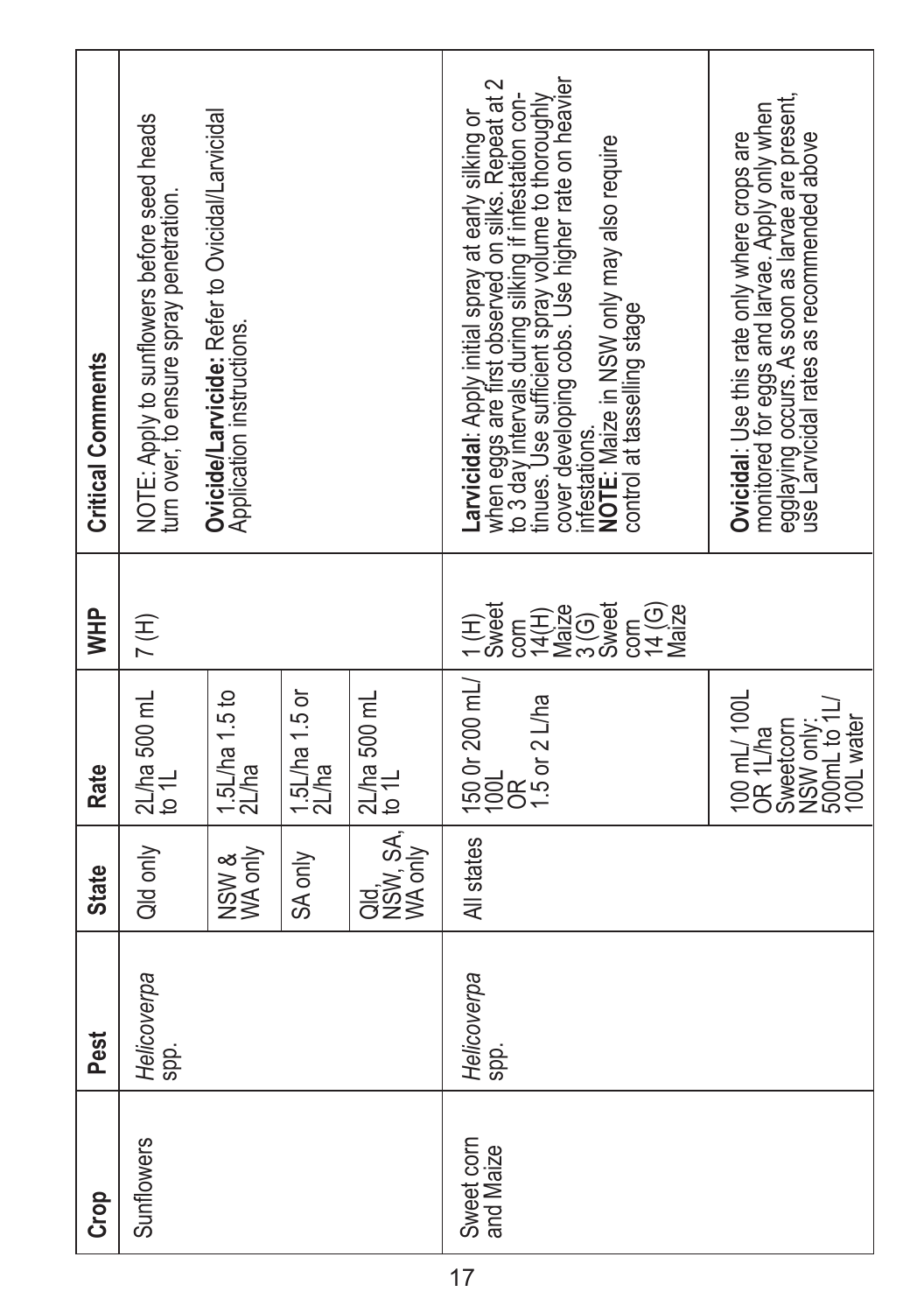| <b>Critical Comments</b> | Apply when pests first appear. Repeat depending<br>on intestation. NOTE: All Armyworm's, except the<br>evening so spraying at dusk is recommended. | Apply when pests first appear. Repeat depending<br>on infestation, although the spray intervals should<br>not exceed 7 days. Increase spray volume as<br>infestations | Apply as a thorough foliar spray.                                             |
|--------------------------|----------------------------------------------------------------------------------------------------------------------------------------------------|-----------------------------------------------------------------------------------------------------------------------------------------------------------------------|-------------------------------------------------------------------------------|
| <b>AHM</b>               | <b>EENGIN</b><br>STRIGI<br>$\begin{array}{c}\n\text{1(H)} \\ \text{Sweet}\n\end{array}$<br>com<br>Vaize<br>Maize                                   | $\overline{1}$ (H)                                                                                                                                                    | I                                                                             |
| Rate                     | 1.5 L/ha                                                                                                                                           | 150 or 200 mL<br>100L water                                                                                                                                           | 1.5 to 2 L/ha                                                                 |
| <b>State</b>             | Qld,<br>NSW, SA.<br>WA, NT<br>only                                                                                                                 | Qld, WA,<br>NT only                                                                                                                                                   | NSW &<br>WA only                                                              |
| Pest                     | Armyworm                                                                                                                                           | Helicoverpa<br>spp.                                                                                                                                                   | căterpillar,<br>Psyllid,<br>Leafhopper,<br>Crysomelid<br>Xylorectid<br>beetle |
| Crop                     | Sweet corn<br>and Maize                                                                                                                            | Sweet peppers<br>(Capsicums)                                                                                                                                          | Tea tree                                                                      |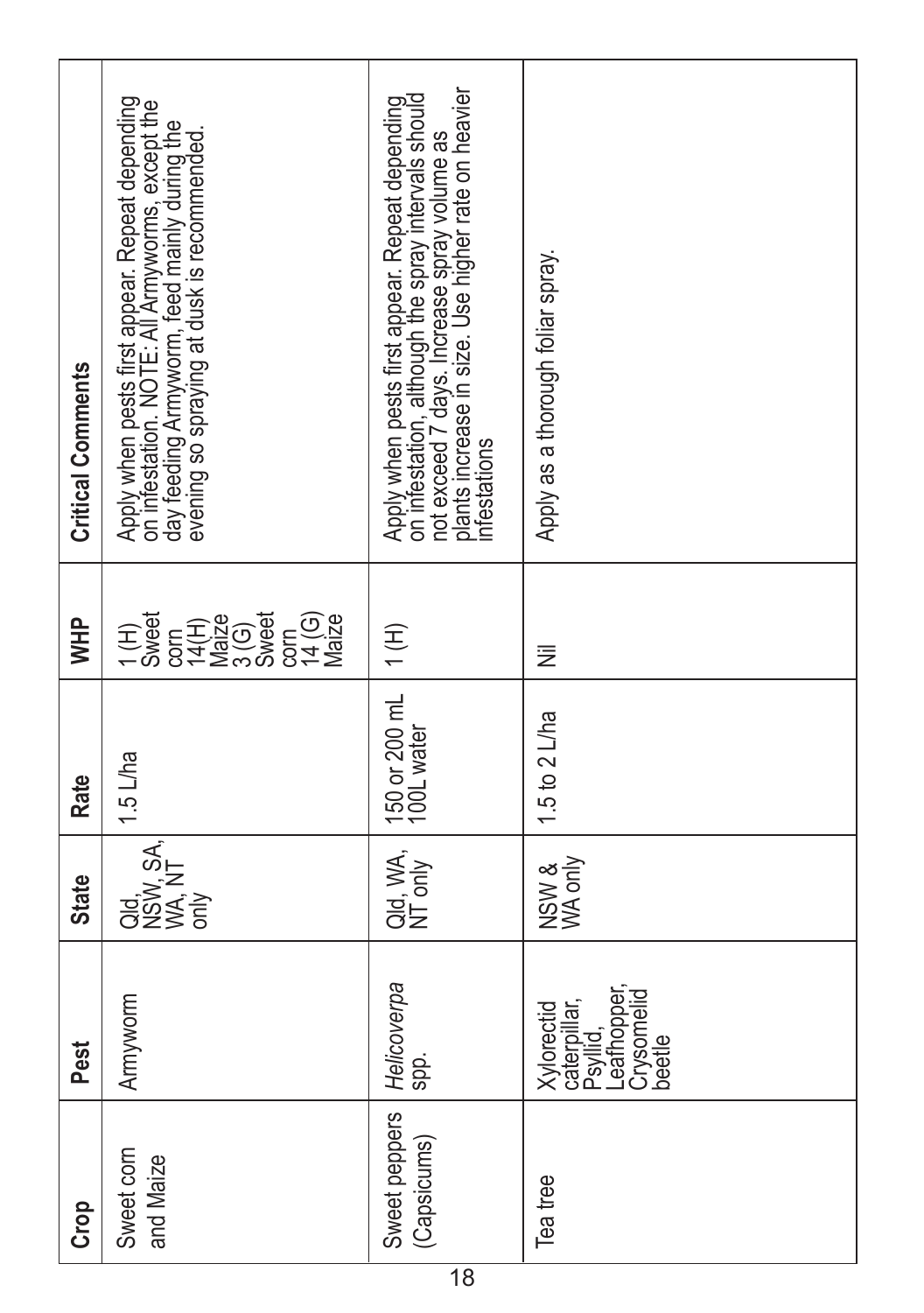| <b>Critical Comments</b> | Apply when pests first occur. Repeat depending on<br>infestation. The following is a guide: | Litres spray/ha<br>After 6 weeks as<br>$1 - 3$ weeks<br>Plant Age<br>4 weeks<br>5 weeks<br>6 weeks<br>required | Apply 10 days after seedlings emerge and repeat<br>at 6 day intervals (7 day intervals in NSW only)<br>until transplanting | rate and apply to fully grown plants when pests first<br>appear. Repeat depending on intestation. Seed<br>tirectly down the ant hole, in seed beds only pouring<br>directly down the ant hole, in seed beds only.<br>late afternoon, using 1 knapsack/30 m length of<br>beed. For field plants, ensure base of stem is well<br>beed. For field plants, ensure base of stem is well<br>high rate for Wirewoms. Grasshoppers: Use low<br>Cutworms and Wireworms: Apply at dusk or |
|--------------------------|---------------------------------------------------------------------------------------------|----------------------------------------------------------------------------------------------------------------|----------------------------------------------------------------------------------------------------------------------------|---------------------------------------------------------------------------------------------------------------------------------------------------------------------------------------------------------------------------------------------------------------------------------------------------------------------------------------------------------------------------------------------------------------------------------------------------------------------------------|
| <b>WHP</b>               | 芝                                                                                           |                                                                                                                |                                                                                                                            |                                                                                                                                                                                                                                                                                                                                                                                                                                                                                 |
| Rate                     | 100 mL/100L<br>water                                                                        |                                                                                                                | 100 mL/100L<br>water                                                                                                       | 150 or 200 mL/<br>100L water<br>OR<br>5 or 2 L/ha                                                                                                                                                                                                                                                                                                                                                                                                                               |
| <b>State</b>             | Qld,<br>NSW, Vic,                                                                           | Qld &<br>VKA only                                                                                              | WA only<br>assi<br>assi                                                                                                    | Qld & WA<br>only                                                                                                                                                                                                                                                                                                                                                                                                                                                                |
| Pest                     | Tobacco looper<br>spp., Tobacco<br>leafminer,<br>Helicoverpa<br>caterpillar,<br>Cluster     | vegetable bug,<br>Leafhopper,<br>Tobacco thrips<br>Green                                                       | Tobacco stem<br>borer                                                                                                      | ants (seed bed<br>only)<br>Grasshoppers<br>Wireworms,<br>true & false<br>harvesting<br>Cutworm,<br>Seed                                                                                                                                                                                                                                                                                                                                                                         |
| Crop                     | Tobacco                                                                                     |                                                                                                                |                                                                                                                            |                                                                                                                                                                                                                                                                                                                                                                                                                                                                                 |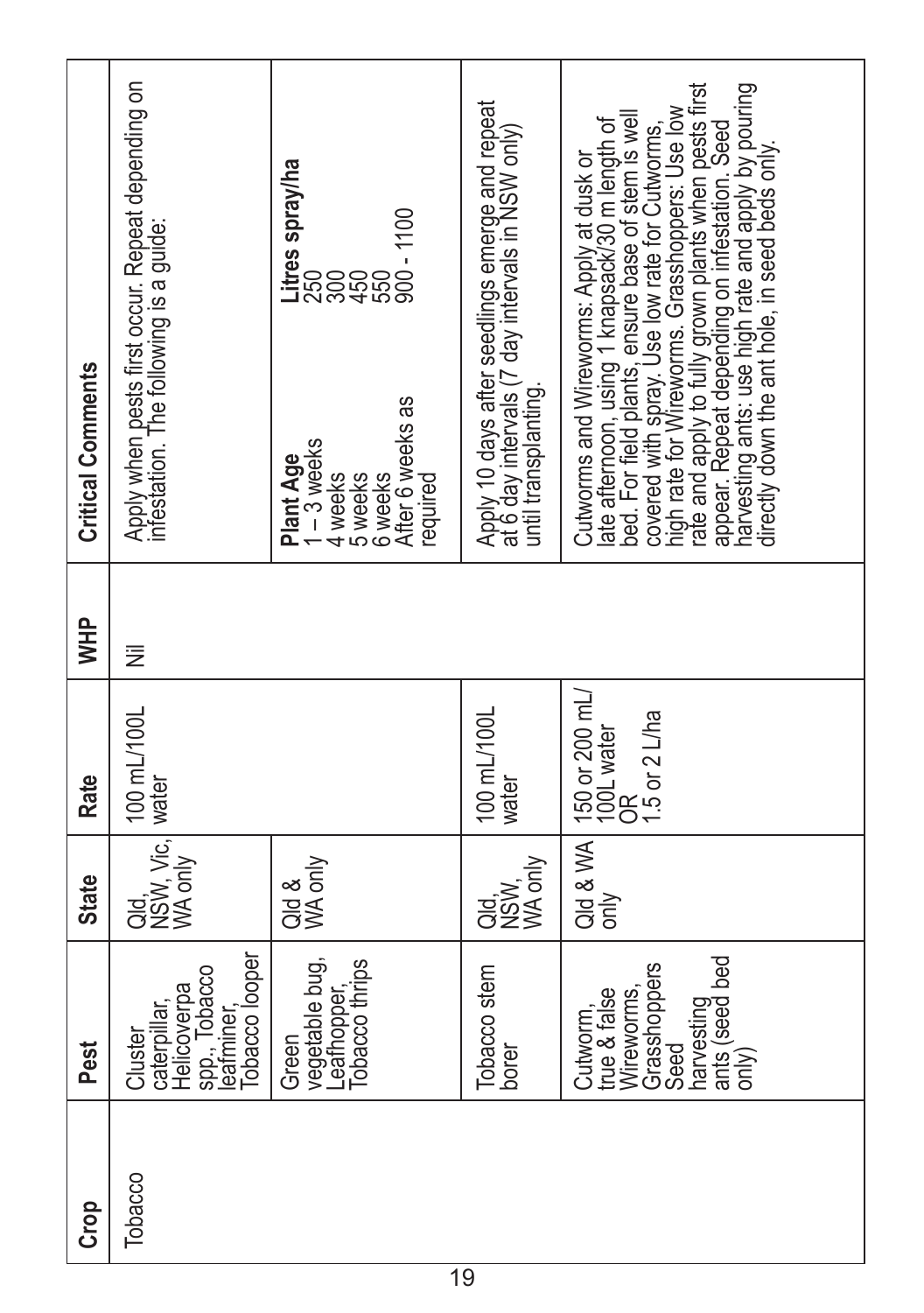| <b>Critical Comments</b> | Spray onto soil and incorporate to a depth of 10<br>cm just prior to transplanting. | Apply low rate in transplant water, then 6 weeks<br>ater apply high rate as an overall spray. | Dvicide: (Helicoverpa armigera only): Apply the<br>low rate when egg numbers indicaté poténtial<br>damage. Use the high rate at peak egg lay and<br>when eggs are mainly in flowers and fruit. | nterval should not exceed 7 days. Increase spray<br>depending on pest infestation, although the spray<br>Larvicide: Apply when pests first appear. Repeat | volume as plants increase in size. Use higher raté<br>on heavier infestations. |                                               |
|--------------------------|-------------------------------------------------------------------------------------|-----------------------------------------------------------------------------------------------|------------------------------------------------------------------------------------------------------------------------------------------------------------------------------------------------|-----------------------------------------------------------------------------------------------------------------------------------------------------------|--------------------------------------------------------------------------------|-----------------------------------------------|
| <b>AHM</b>               | Ξ                                                                                   |                                                                                               | (H)                                                                                                                                                                                            |                                                                                                                                                           |                                                                                |                                               |
| Rate                     | $20$ L/ha                                                                           | water then<br>450 mL/100L<br>45 mL/100L<br>water                                              | 50 or 100mL<br>  /100L water<br>  OR 500 mL or<br>Lha                                                                                                                                          | 200 mL/100L<br>water                                                                                                                                      | 150 or 120mL<br>100L water                                                     |                                               |
| <b>State</b>             | Vic & WA<br>only                                                                    |                                                                                               | All states                                                                                                                                                                                     | NSW &<br>WA only                                                                                                                                          | <b>Qua<br/>NSW WAS</b><br>NT only<br>NT only                                   | <b>DUSIN'NT</b><br>NSWA, NT<br>WA, NT<br>only |
| Pest                     | Stubby root<br>nematode                                                             | tobacco yellow<br>dwarf virus)<br>eafhopper<br>vector for<br>Common<br>brown                  | Helicoverpa<br>spp.                                                                                                                                                                            |                                                                                                                                                           |                                                                                | Potato moth,<br>eafminer<br>Tobacco           |
| Crop                     | Tobacco                                                                             |                                                                                               | Tomatoes                                                                                                                                                                                       |                                                                                                                                                           |                                                                                |                                               |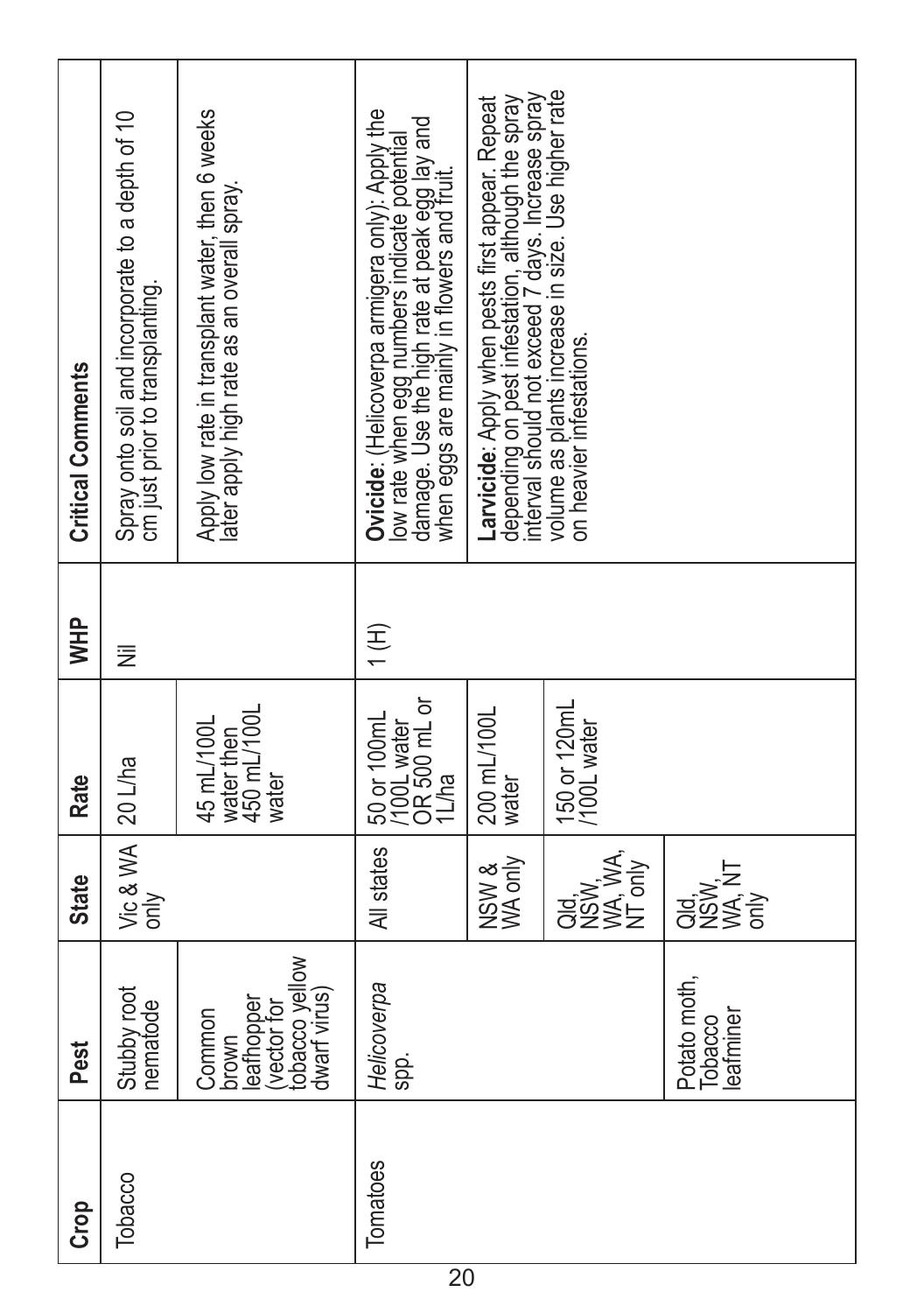| <b>Grop</b>            | Pest                   | <b>State</b>                  | Rate                                                   | <b>WHP</b>     | <b>Critical Comments</b>                                                                                                                                                                                                                                                                                                                                                     |
|------------------------|------------------------|-------------------------------|--------------------------------------------------------|----------------|------------------------------------------------------------------------------------------------------------------------------------------------------------------------------------------------------------------------------------------------------------------------------------------------------------------------------------------------------------------------------|
| Tomatoes               | vegetable bug<br>Green | Qld, Tas,  <br>WA, NT<br>only | 50 or 100mL<br> /100L water<br>  OR 500 mL or<br>iL/ha | (H)            | Ovicide: (Helicoverpa armigera only): Apply the<br>low rate when egg numbers indicate potential<br>damage. Use the high rate at peak egg lay and<br>when eggs are mainly in flowers and fruit.                                                                                                                                                                               |
|                        | Loopers                |                               | $1.5$ L/ha                                             |                | interval should not exceed 7 days. Increase spray<br>volume as plants increase in size. Use higher rate<br>depending on pest infestation, although the spray<br>Larvicide: Apply when pests first appear. Repeat<br>on heavier infestations.                                                                                                                                 |
| Barley, Oats,<br>Wheat | Armyworms              |                               | All states   1 or 1.5 L/ha                             | 14 (6)<br>14 원 | Apply when pests appear. Repeat depending on<br>NOTE: All Armyworms, except the day feeding<br>Armyworm, feed mainly during the evening so<br>to 20 mm long and the high rate against larger<br>infestation. Use the low rate against larvae up<br>larvae. In Qld and WA use low rate for aerial<br>application against Common Armyworm.<br>spraying at dusk is recommended. |
|                        | Helicoverpa<br>Sp.     |                               | 1.5 to 2 $L$ ha                                        |                | Apply when pests appear. Repeat depending on<br>infestation                                                                                                                                                                                                                                                                                                                  |
|                        |                        |                               |                                                        |                | NOT TO DE HODA ANY DHODOCE OD IN ANY MANNED ONEDA DY TO THO I ADEI HAN FOO ALITHODICED HADED                                                                                                                                                                                                                                                                                 |

**NOT TO BE USED FOR ANY PURPOSE OR IN ANY MANNER CONTRARY TO THIS LABEL UNLESS AUTHORISED UNDER**  NOI 10 BE USED FOR ANY PURPOSE OR IN ANY MANNER CONTRARY TO THIS LABEL UNLESS AUTHORISED UNDER<br>APPROPRIATE LEGISLATION **APPROPRIATE LEGISLATION**

THIS PRODUCT IS TOO HAZARDOUS FOR USE IN THE HOME GARDEN. **THIS PRODUCT IS TOO HAZARDOUS FOR USE IN THE HOME GARDEN.**

IN TASMANIA, THIS PRODUCT MUST NOT BE APPLIED BY AIRCRAFT WITHOUT THE SPECIFIC APPROVAL OF THE<br>REGISTRAR OF PESTICIDES. **IN TASMANIA, THIS PRODUCT MUST NOT BE APPLIED BY AIRCRAFT WITHOUT THE SPECIFIC APPROVAL OF THE REGISTRAR OF PESTICIDES.**

WITHHOLDING PERIODS (O)=Grazing (H)=Harvest **WITHHOLDING PERIODS (WHP) (G)=Grazing (H)=Harvest**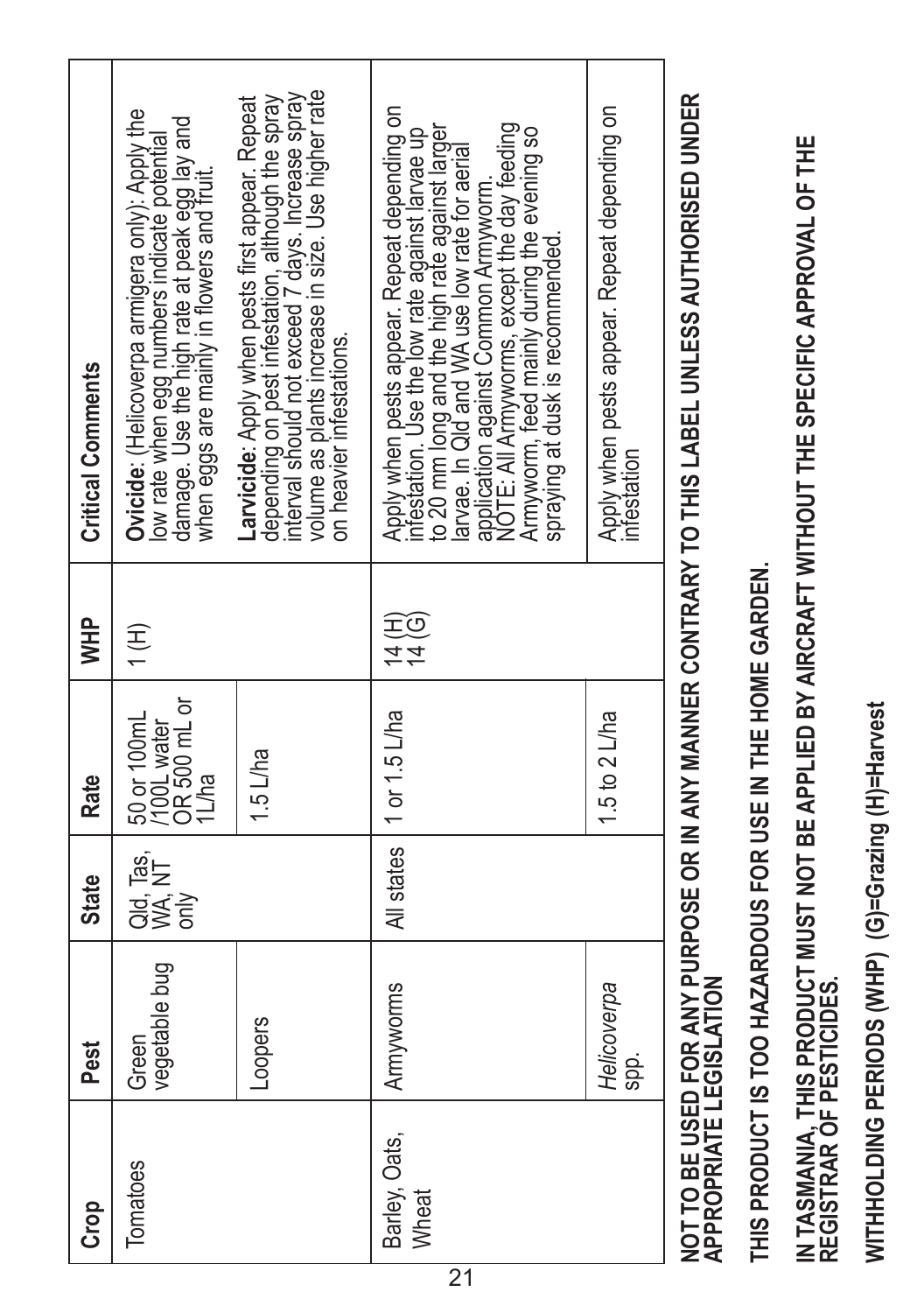|         | NOT REQUIRED WHEN USED AS DIRECTED                                                  | DO NOT HARVEST FOR 1 DAY AFTER<br>APPLICATION                                                                                                                       | DO NOT HARVEST FOR 2 DAYS AFTER<br>APPLICATION | DO NOT HARVEST FOR 3 DAYS AFTER<br>APPLICATION | DO NOT HARVEST FOR 5 DAYS AFTER<br>APPLICATION | DO NOT HARVEST FOR 7 DAYS AFTER<br>APPLICATION                                                                                                  | DO NOT HARVEST FOR 10 DAYS AFTER<br>APPLICATION |
|---------|-------------------------------------------------------------------------------------|---------------------------------------------------------------------------------------------------------------------------------------------------------------------|------------------------------------------------|------------------------------------------------|------------------------------------------------|-------------------------------------------------------------------------------------------------------------------------------------------------|-------------------------------------------------|
| HARVEST | COTTON, DUBIOSIA, GINGER, PASTURE LEGUME SEED<br>CROPS, POTATOES, TEA TREE, TOBACCO | PASCUORUM SEED CROPS, CHICKPEAS, NECTARINES,<br>PEACHES, PEAS, STONEFRUIT, SWEETCORN, SWEET<br>APPLES, BEANS, BRASSICAS, CENTROSEMA<br>PEPPERS (CAPSICUM), TOMATOES | PEARS, CITRUS                                  | STRAWBERRIES (FRESH)                           | <b>BLUEBERRIES</b>                             | LENTILS, LINSEED, LUPINS, MUNG BEANS, PIGEON PEAS,<br>ADZUKI BEANS, COWPEAS, FIELD PEAS, GRAPES, GUAR,<br>RAPESEED/CANOLA, SOYBEANS, SUNFLOWERS | STRAWBERRIES (FROZEN)                           |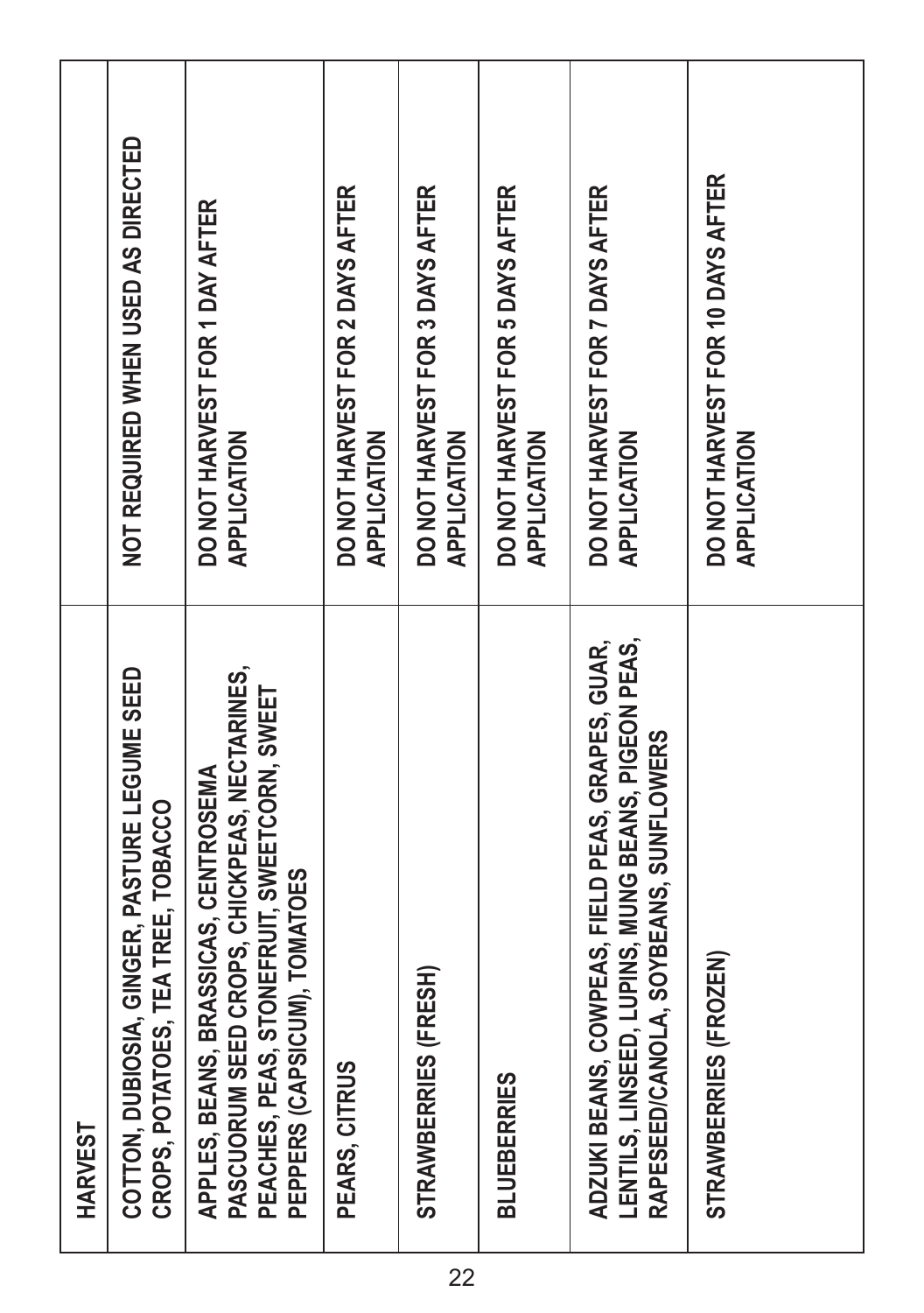| <b>HARVEST</b>                                                                   |                                                                    |
|----------------------------------------------------------------------------------|--------------------------------------------------------------------|
| BARLEY HOPS, MAIZE, MINT, OATS, PEANUTS, POPPIES,<br>SESAME SEED, SORGHUM, WHEAT | DO NOT HARVEST FOR 14 DAYS AFTER<br><b>APPLICATION</b>             |
| GRAZING                                                                          |                                                                    |
| LUCERNE, PASTURES, SWEETCORN                                                     | DO NOT GRAZE OR CUT FOR STOCKFEED FOR<br>3 DAYS AFTER APPLICATION  |
| BARLEY, MAIZE, OATS, SORGHUM, WHEAT                                              | DO NOT GRAZE OR CUT FOR STOCKFOOD FOR<br>14 DAYS AFTER APPLICATION |
| COTTON, HOPS AND CROPS NOT OTHERWISE SPECIFIED<br><b>ABOVE</b>                   | DO NOT GRAZE OR FEED CROPS TO ANIMALS                              |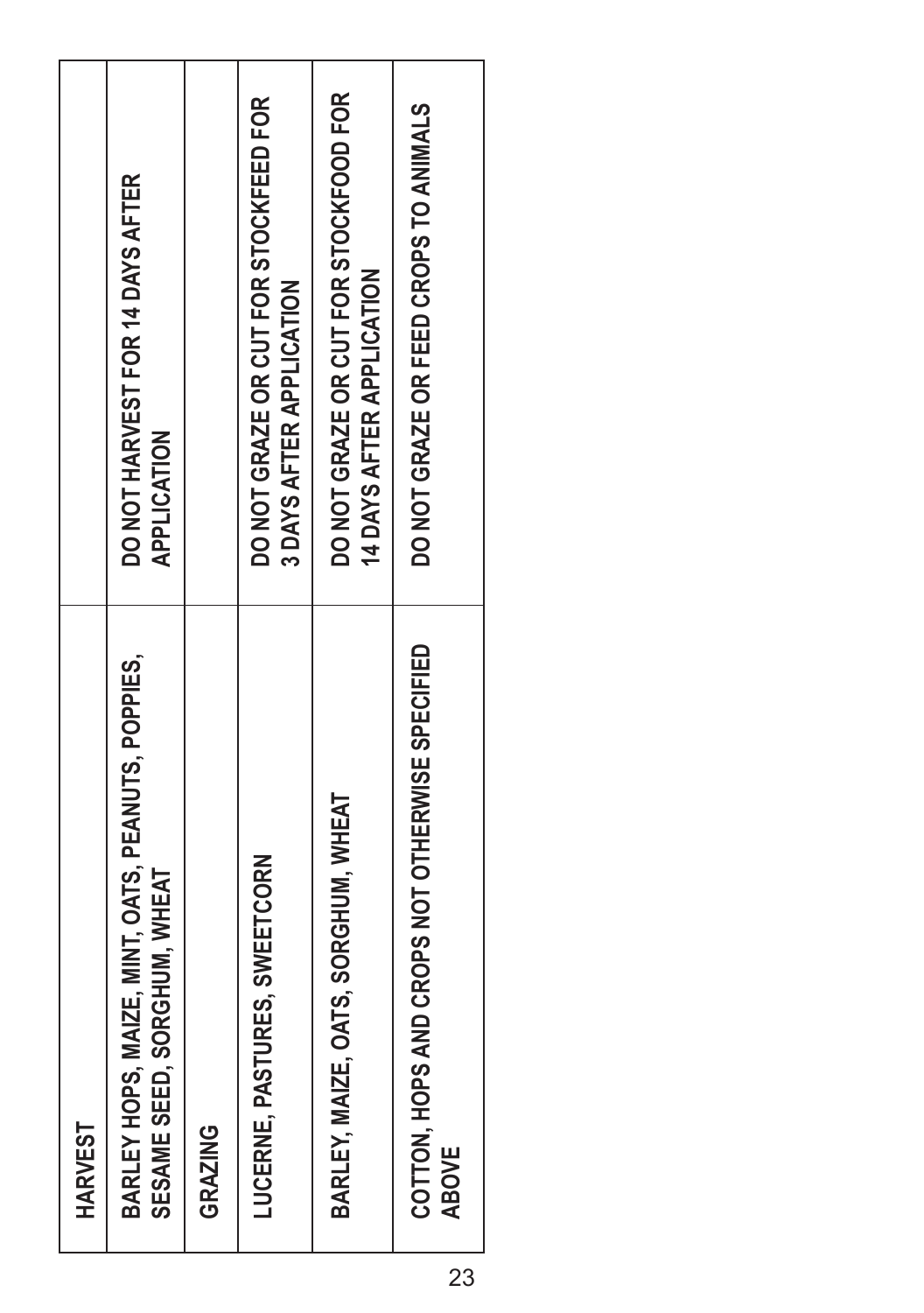#### **GENERAL INSTRUCTIONS**

Choice Methomyl 225 Insecticide is a water miscible liquid to be dissolved in water for spray application. ALWAYS add a non-ionic agricultural wetting agent at a rate of 0.025% of active material. This is 25mL/100L for most wetting agents. It is most effective when spray schedules are initiated on young insects. The lower rates are used on small larvae and light infestations, the higher rates on larger larvae and heavy infestations.

#### **MIXING**

Fill spray tank 1/4 to 1/2 full of water. Start agitation (using mechanical or hydraulic means. NOT air agitation), add required quantity of Choice Methomyl 225 Insecticide and continue filling with water. Add non-ionic wetting agents as recommended previously. Continue agitation for several minutes prior to spraying to ensure thorough mixing.

#### **APPLICATION**

Apply when wind velocity is low, to avoid drift.

**DO NOT** apply as a fog or mist.

Proper timing and good coverage is essential for effective insect control.

Larvicidal: Apply at the recommended rates when the insects first appear and repeat as needed. Apply the lower rates on small caterpillars and light infestations of insects. Use the higher rates on larger caterpillars and heavier infestations. Best control is obtained when spray schedules are initiated on young insects.

**Ovicidal/Larvicidal:** Use these rates only where crops are regularly monitored for eggs and larvae. Use the lower rate when eggs are present. Use the higher rate when heavy egg lays occur and/or when first to second instar larvae are present (up to 5 mm long). If large larvae are present (longer than 5 mm), use the larvicide rates as recommended. This product may be used at ovicidal/larvicidal rates in conjunction with other recommended larvicides used to control other insects.

#### **Ground Application**

Apply as a coarse spray with low pressure ground equipment. Use sufficient water to obtain thorough, uniform coverage.

#### **Special instructions for Tree Crops/Vines**

#### **Dilute Spraying**

• Use a sprayer designed to apply high volumes of water up to the point of run-off and matched to the crop being sprayed.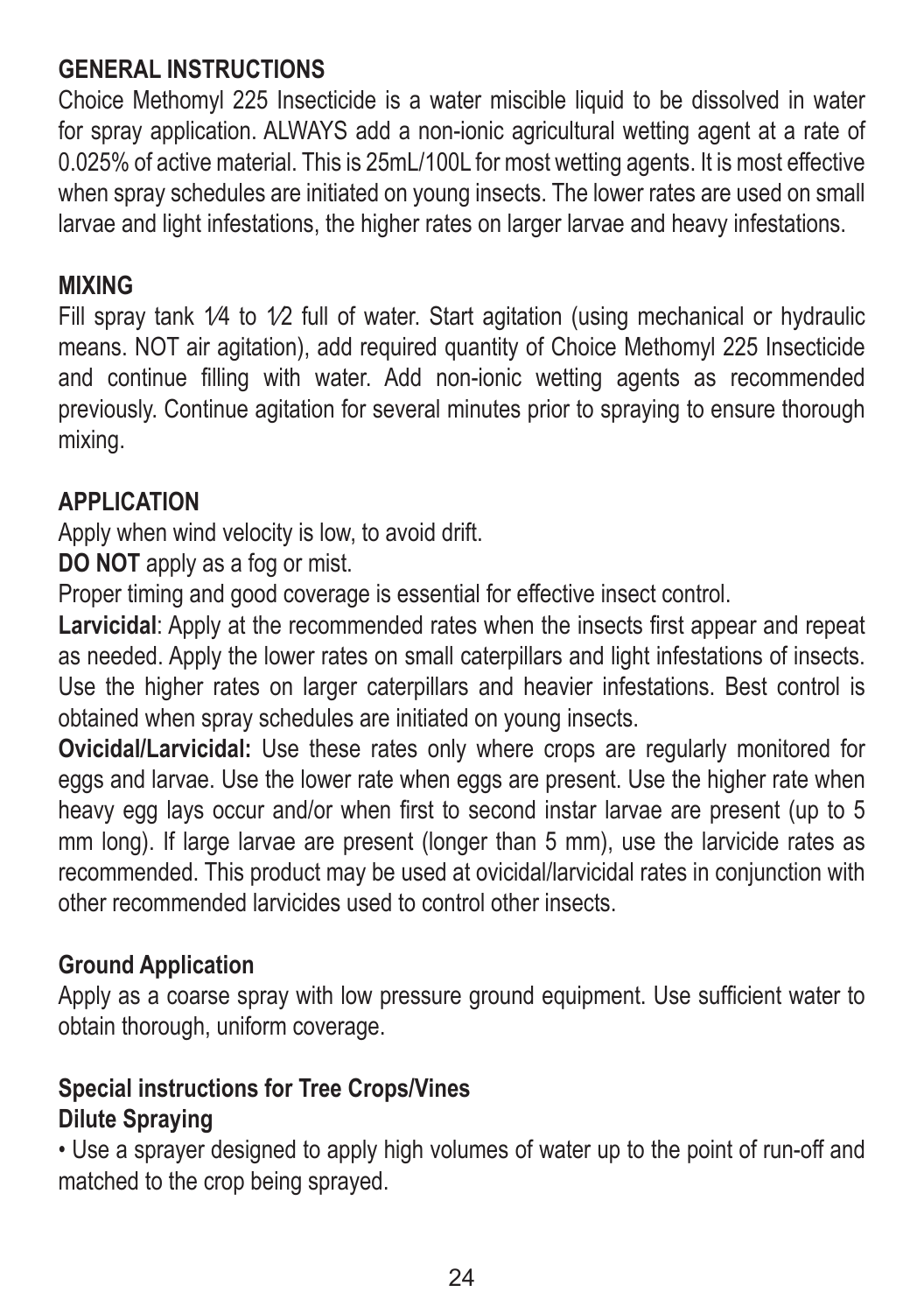• Set up and operate the sprayer to achieve even coverage throughout the crop canopy. Apply sufficient water to cover the crop to the point of run-off. Avoid excessive run-off.

• The required water volume may be determined by applying different test volumes. using different settings on the sprayer, from industry guidelines or expert advice.

•Add the amount of product specified in the Directions for Use table for each 100 L of water. Spray t the point of run-off.

• The required dilute spray volume will change and the sprayer set-up and operation may also need to be changed, as the crop grows.

#### **Concentrate Spraying**

• Use a sprayer designed and set up for concentrate spraying (this is a sprayer, which applies water volumes less than those required to reach the point of run- off) and matched to the crop being sprayed.

• Set up and operate the sprayer to achieve even coverage throughout the crop canopy using your chosen water volume.

• Determine an appropriate dilute spray volume (see Dilute Spraying above) for the crop canopy. This is needed to calculate the concentrate mixing rate.

• The mixing rate for concentrate spraying can the be calculated in the following way:

#### **EXAMPLE ONLY**

1. Dilute spray volume as determined above: For example 1500 L/ha.

2. Your chosen concentrate spray volume: For example 500 L/ha.

3. The concentration factor in this example is  $3X$  (i.e.  $1500 \, L = 500 \, L = 3$ ).

4. If the dilute label rate is 10 mL/100L, then the concentrate rate becomes 3 x 10, that is 30 mL/100L of concentrate spray.

• The chosen spray volume, amount of product per 100L of water, and the sprayer setup and operation may need to be changed as the crop grows.

• For further information on concentrate spraying, users are advised to consult relevant industry guidelines, undertake appropriate competency training and follow industry Best Practices.

#### **Air Application**

For Cotton, Soybeans, Sorghum, Mung beans, Sunflowers, Pastures, Winter cereals and Linseed only: DO NOT use less than 22L/ha water and increase the spray volume according to density of crop and pest pressure. Turn-off spray boom while passing over creeks or dams.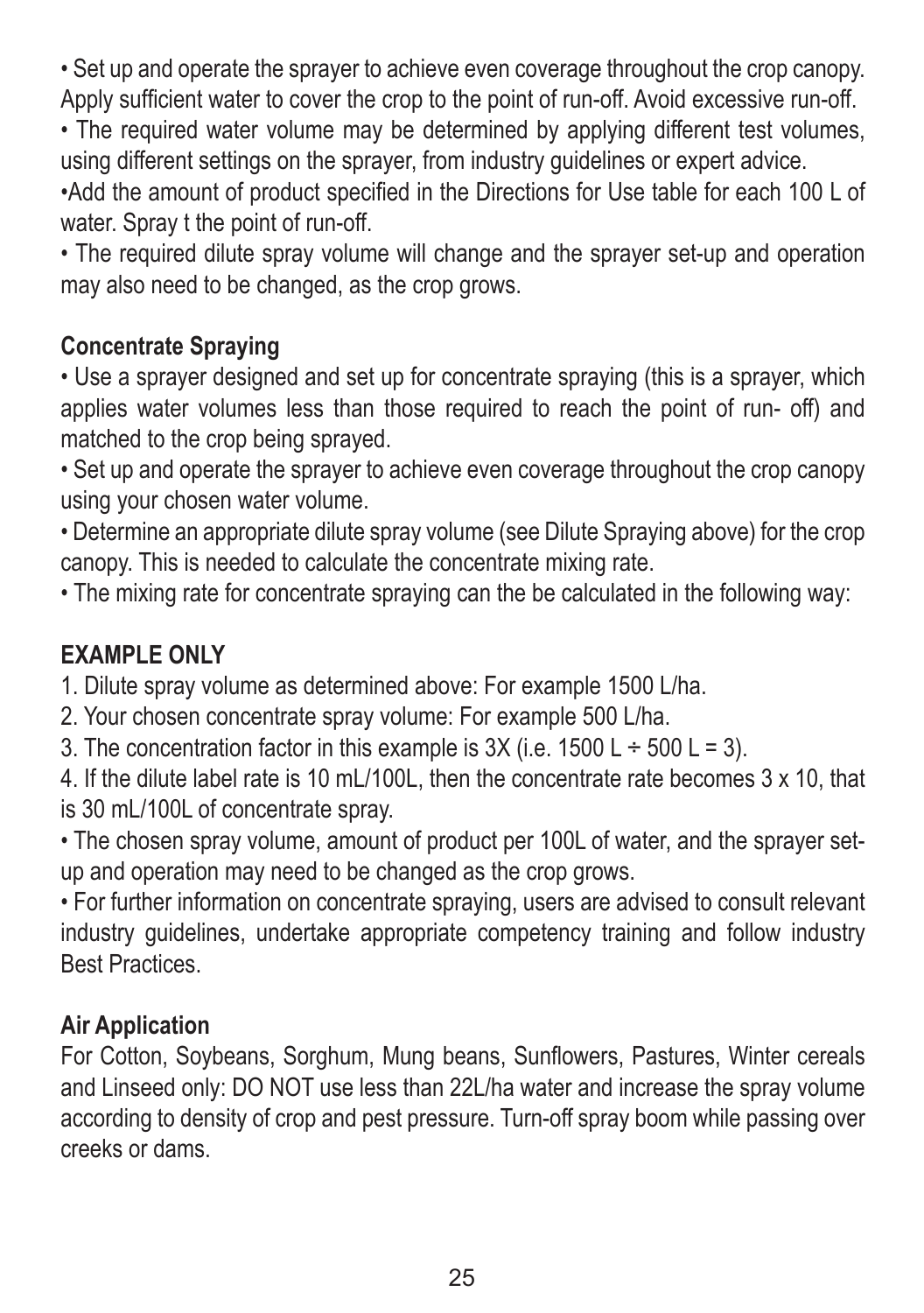#### **COMPATIBILITY**

This product can be mixed in the spray tank with one of the following insecticides: chlorpyrifos and thiodicarb. As the formulations of other manufacturers products are beyond the control of Grow Choice, all mixtures should be tested prior to mixing commercial quantities.

#### **EXPORT OF TREATED PRODUCE**

Growers should note that suitable MRLs or import tolerances may not be established in all markets for produce treated with Choice Methomyl 225 Insecticide. If you are growing produce for export, please check with Grow Choice for the latest information on MRLs and import tolerances BEFORE using Choice Methomyl 225 Insecticide.

#### **INSECTICIDE RESISTANCE WARNING**

## **GROUP** 1A **HERBICIDE**

For insecticide resistance management, Choice Methomyl 225 Insecticide is a Group 1A insecticide. Some naturally occurring insect biotypes resistant to Choice Methomyl 225 Insecticide and other Group 1A insecticides may exist through normal genetic variability in any insect population.

The resistant individuals can eventually dominate the insect population if Choice Methomyl 225 Insecticide or other Group 1A insecticides are used repeatedly. The effectiveness of Choice Methomyl 225 Insecticide on resistant individuals could be significantly reduced. Since the occurrence of resistant individuals is difficult to detect prior to use. Grow Choice Pty Ltd accepts no liability for any losses that may result from the failure of this product to control resistant insects. Choice Methomyl 225 Insecticide may be subject to specific resistance management strategies. For further information contact your local supplier, Grow Choice representative or local agricultural department agronomist.

#### **PRECAUTION**

Keep unprotected persons and animals out of operational areas during treatment and while there is a danger of drift. Avoid contact with spray residues.

#### **Re-entry Period**

**DO NOT** allow entry into treated areas for at least 24 hours after treatment. When prior entry is necessary, wear cotton overalls buttoned to the neck and wrist (or equivalent clothing) a washable hat and elbow length chemical resistant gloves. Clothing must be laundered after each days use.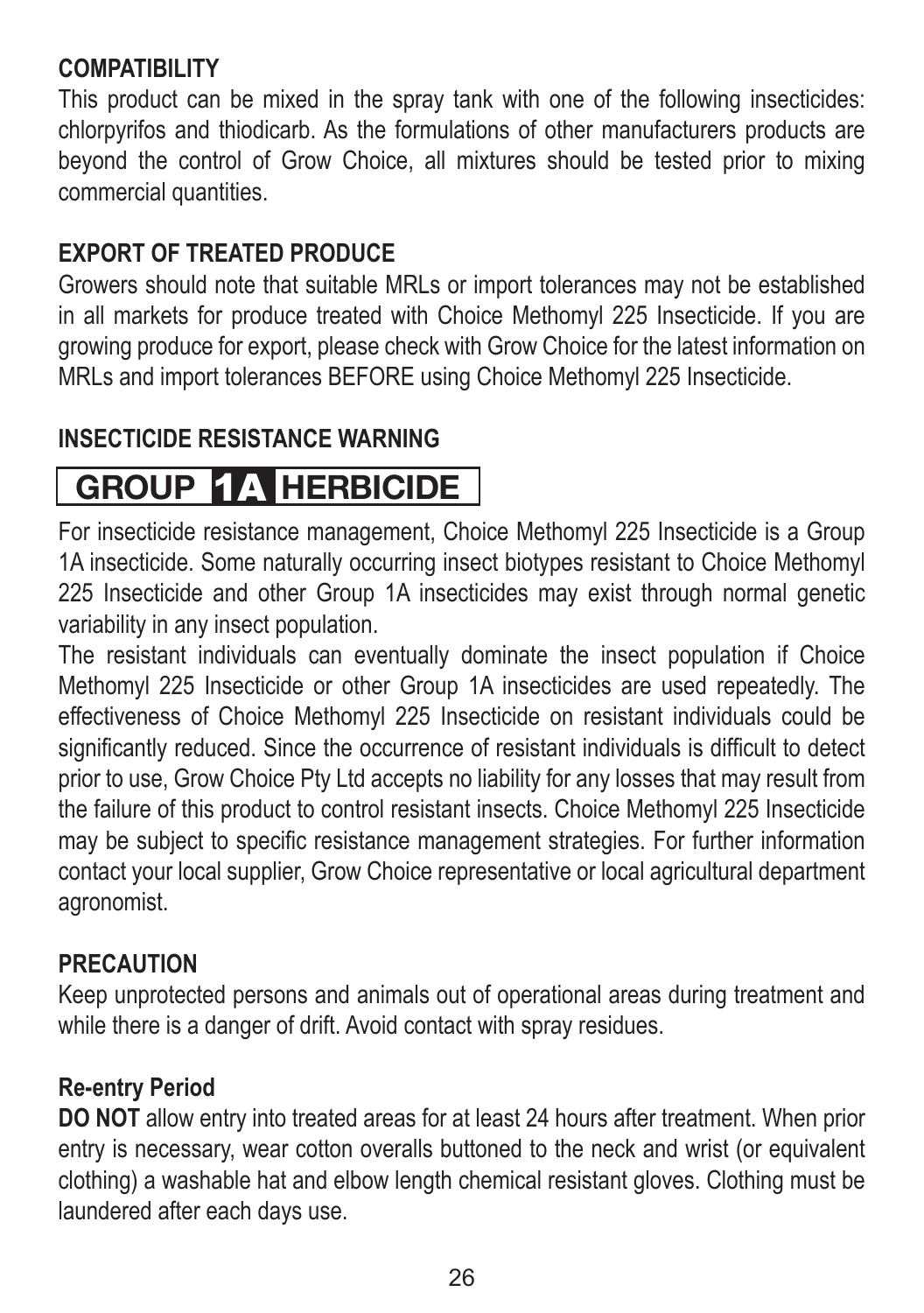#### **PROTECTION OF CROPS, NATIVE AND OTHER NON-TARGET PLANTS**

**DO NOT** apply under weather conditions, or from spraying equipment, that may cause spray to drift onto nearby susceptible plants/crops, cropping lands or pastures. Avoid drift by applying when wind velocity is low.

#### **PROTECTION OF WILDLIFE, FISH, CRUSTACEAN AND ENVIRONMENT**

Dangerous to birds, fish, stock and wildlife. Birds feeding on treated areas may be killed. Dangerous to bees. **DO NOT** spray any plants in flower while bees are foraging. Ensure beehives are removed from the area to be treated and from adjacent paddocks. **DO NOT** contaminate streams, rivers or waterways with the chemical or used containers. **DO NOT** re-use container.

#### **STORAGE AND DISPOSAL KEEP AWAY FROM HEAT, SPARKS AND OPEN FLAMES.**

Store in the closed, original container in a dry, cool, secure, well-ventilated area. **DO NOT** store for prolonged periods in direct sunlight. Store in a locked room or place away from children, animals, food, feedstuffs, seed and fertilizers.

Triple-rinse containers before disposal. Add rinsings to spray tank. Do not dispose of undiluted chemicals on site. If recycling, replace cap and return clean containers to recycler or designated collection point. If not recycling, break, crush, or puncture and deliver empty packaging to an approved waste management facility. If an approved waste management facility is not available, bury the empty packaging 500 mm below the surface in a disposal pit specifically marked and set up for this purpose, clear of waterways, desirable vegetation and tree roots, in compliance with relevant local, state or territory government regulations. Do not burn empty containers or product.

For refillable containers: Empty contents fully into application equipment. Close all valves and return to point of supply for refill or storage.

#### **SAFETY DIRECTIONS**

Very dangerous, particularly the concentrate. Product and spray are poisonous if absorbed by skin contact, inhaled or swallowed. Attacks the eyes. Will irritate the nose, throat and skin. Repeated minor exposure may have a cumulative poisoning effect. Avoid contact with eyes, skin and clothing. **DO NOT** inhale vapour or spray mist. Protect eyes while using. When opening the container and preparing spray, wear elbow-length PVC gloves and a face shield. When using the prepared spray, wear cotton overalls buttoned to the neck and wrist, washable hat, elbow- length PVC gloves, impervious footwear and half-face piece respirator with combined dust and gas cartridge/canister. If clothing